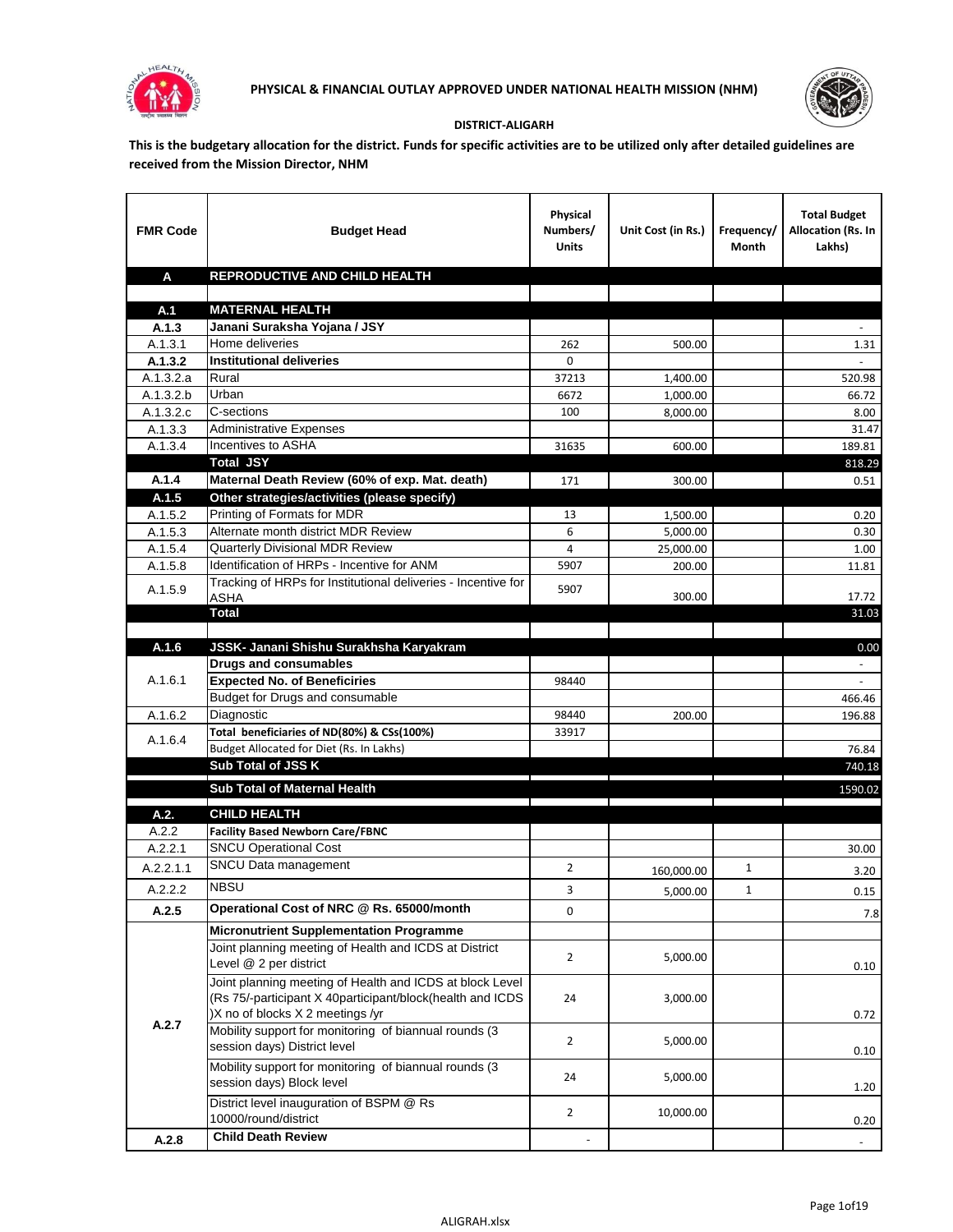| <b>FMR Code</b> | <b>Budget Head</b>                                                                                                                            | Physical<br>Numbers/<br><b>Units</b> | Unit Cost (in Rs.) | Frequency/<br><b>Month</b> | <b>Total Budget</b><br>Allocation (Rs. In<br>Lakhs) |
|-----------------|-----------------------------------------------------------------------------------------------------------------------------------------------|--------------------------------------|--------------------|----------------------------|-----------------------------------------------------|
|                 | <b>Sub-total Child Health</b>                                                                                                                 |                                      |                    |                            | 43.47                                               |
|                 |                                                                                                                                               |                                      |                    |                            |                                                     |
| A.3             | <b>FAMILY PLANNING</b>                                                                                                                        |                                      |                    |                            |                                                     |
| A.3.1           | <b>Terminal/Limiting Methods</b>                                                                                                              |                                      |                    |                            |                                                     |
| A.3.1.1         | Female sterilization camps @ Rs. 3500/camp                                                                                                    | 76                                   | 3,500.00           |                            | 2.66                                                |
| A.3.1.2         | NSV camps @ Rs. 3500/camp<br>Budget for Female Interval Sterilization Compensation                                                            | $\overline{2}$                       | 3,500.00           |                            | 0.07                                                |
| A.3.1.3         | @ Rs.2000/-Per Case in Public Sector-(In Rs.)                                                                                                 | 2160                                 | 2,000.00           |                            | 43.20                                               |
|                 | <b>Budget for Post Partum Female Sterilization</b><br>Compensation @ Rs.3000/-Per Case in Public Sector-(In<br>$Rs.$ )                        | 317                                  | 3,000.00           |                            | 9.51                                                |
| A.3.1.4         | Budget for Male Sterilization Compensation @ Rs.2700/-<br>Per Case in Public Sector -(In Rs.)                                                 | 75                                   | 2,700.00           |                            | 2.03                                                |
| A.3.2           | <b>Spacing Methods</b>                                                                                                                        |                                      |                    |                            |                                                     |
| A.3.2.2         | Total Budget Allocated for Compensation for IUCD<br>insertion at health facilities (including fixed day services at<br>SHC and PHC) @ Rs 20/- | 26866                                | 20.00              |                            | 5.37                                                |
| A.3.2.3         | PPIUCD services (Incentive to provider @Rs 150 per<br>PPIUCD insertion)                                                                       | 4000                                 | 150.00             |                            | 6.00                                                |
|                 | Orientation/Review of ASHA/ANM/AWW for scheme<br>for HDC, ESB, PTK                                                                            |                                      |                    |                            |                                                     |
| A.3.2.5         | <b>District level</b>                                                                                                                         | $\mathbf{1}$                         | 10,000.00          | $\mathbf{1}$               | 0.10                                                |
|                 | <b>Block level Quarterly</b>                                                                                                                  | 12                                   | 10,000.00          | 4                          | 4.80                                                |
| A.3.2.6         | Dissemination of FP manuals and guidelines                                                                                                    | $\mathbf{1}$                         | 20,000.00          | $\mathbf{1}$               | 0.20                                                |
| A.3.3           | Budget for POL for Mobility to Surgeons team for FDS<br>Camps @ Rs.1000/ camp                                                                 | 76                                   | 1,000.00           |                            | 0.76                                                |
| A.3.5.1         | Orientaion workshop, QAC meeting at distirct level-<br>Quarterly                                                                              | $\mathbf{1}$                         | 2,000.00           | 4                          | 0.08                                                |
| A.3.5.2         | FP Review Meeting at Divisional level-Quarterly                                                                                               | $\mathbf{1}$                         | 20,000.00          | 4                          | 0.80                                                |
| A.3.5.3         | Performance reward                                                                                                                            | $\mathbf{1}$                         | 50,000.00          |                            | 0.50                                                |
| A.3.5.4         | World Population Day' celebration (such as mobility,<br>IEC activities etc.):                                                                 |                                      |                    |                            |                                                     |
|                 | District level                                                                                                                                | $\mathbf{1}$                         | 100,000.00         |                            | 1.00                                                |
|                 | <b>Block Level</b>                                                                                                                            | 12                                   | 10.000.00          |                            | 1.20                                                |
| A.3.5.5         | Other strategies/activities (such as strengthening<br>fixed day services for IUCD & Sterilisation, etc.)                                      |                                      |                    |                            |                                                     |
|                 | Printing of FP Manuals, Guidelines, etc.                                                                                                      | 0                                    |                    |                            |                                                     |
|                 | Sterilization Register @ Rs.150/Register                                                                                                      | 27                                   | 150.00             | $\centerdot$               | 0.04                                                |
|                 | IUCD Register @ Rs.150/- Register                                                                                                             | 363                                  | 150.00             |                            | 0.54                                                |
|                 | PPIUCD Registers @ Rs.150/-Register                                                                                                           | 16                                   | 150.00             |                            | 0.02                                                |
| A.3.5.5.1       | Injectable Registers @ Rs.150/Register                                                                                                        | 16                                   | 150.00             |                            | 0.02                                                |
|                 | Counseling Register @ Rs.150/-Register (3 per<br>Counselor)<br>Consent Form , Medical Record CheckIklist, Posoot                              | 18                                   | 150.00             |                            | 0.03                                                |
|                 | Operatiive Instructionn Card, Ssterilization Certificate for<br>Sterilization@ Rs 5/-Unit                                                     | 15844                                | 5.00               |                            | 0.79                                                |
|                 | Enhance Contribution of PRIs and Family members of<br>eligible couples in 75 districts with high unmet need<br>and TFR                        |                                      |                    |                            |                                                     |
| A.3.5.5.2       | District Level NSV Satisfied Client Meet @Rs.20000/-<br>District                                                                              | $\mathbf{1}$                         | 20,000.00          |                            | 0.20                                                |
|                 | Block Level Panch Sarpanch Sammellan @Rs.10000/-<br><b>Block</b>                                                                              | 12                                   | 10,000.00          |                            | 1.20                                                |
| A.3.5.5.3       | RMNCHA Counsellling Corners @ Rs.35,000/-                                                                                                     | 0                                    | 35,000.00          |                            |                                                     |
|                 | <b>World NSV Week</b>                                                                                                                         |                                      |                    |                            |                                                     |
| A.3.5.5.6       | <b>District level</b>                                                                                                                         | $\mathbf{1}$                         | 25,000.00          |                            | 0.25                                                |
|                 | <b>Block level</b>                                                                                                                            | 12                                   | 10,000.00          |                            | 1.20                                                |
|                 | Govt. COT at Divisions level for FP Services                                                                                                  |                                      |                    |                            |                                                     |
|                 | Divisional Govt. COT @ Rs.50000/month for 12 month                                                                                            | $\mathbf{1}$                         | 5,000.00           | 12                         | 0.60                                                |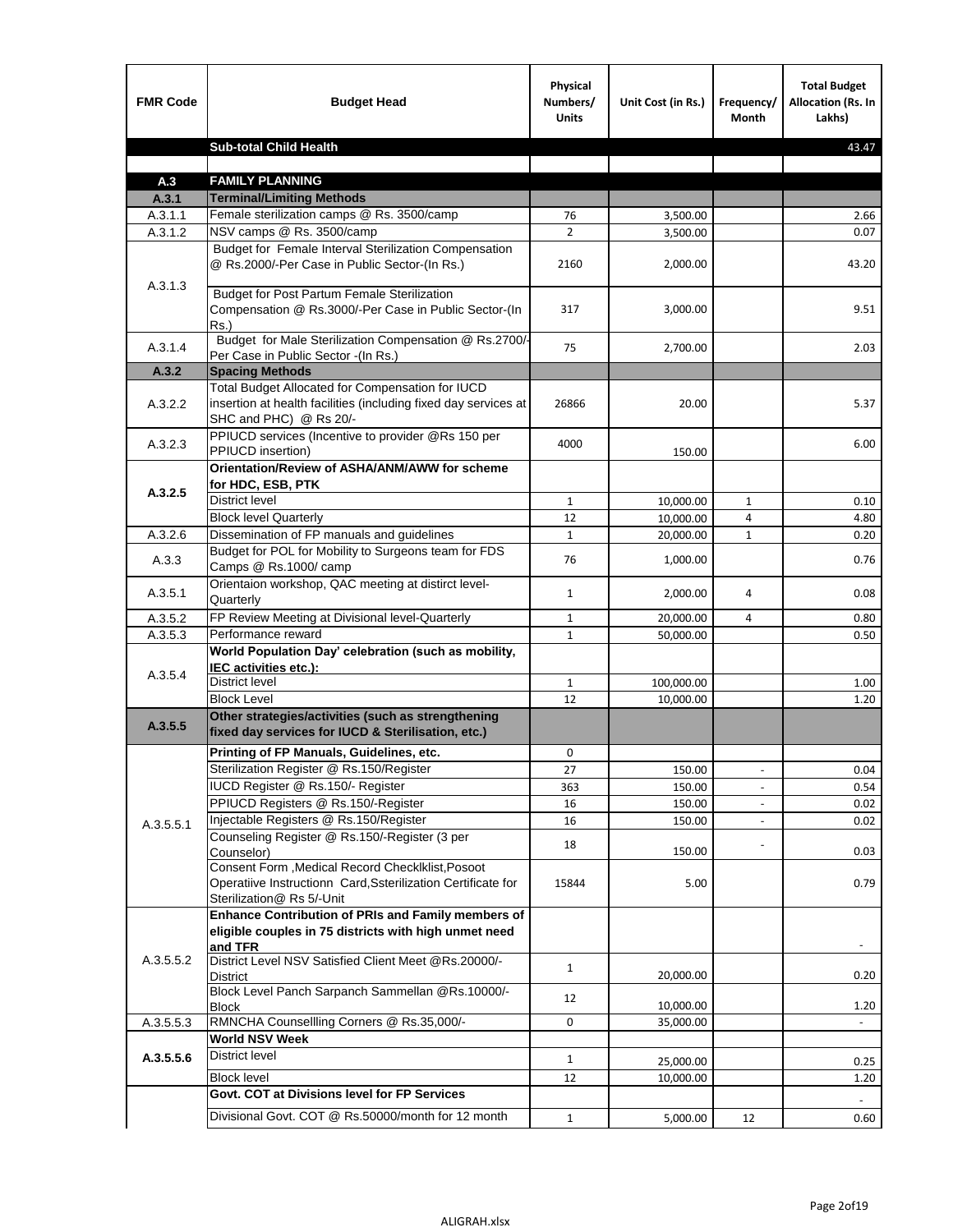| <b>FMR Code</b> | <b>Budget Head</b>                                                                                                                                                                          | Physical<br>Numbers/<br><b>Units</b> | Unit Cost (in Rs.) | Frequency/<br>Month | <b>Total Budget</b><br>Allocation (Rs. In<br>Lakhs) |
|-----------------|---------------------------------------------------------------------------------------------------------------------------------------------------------------------------------------------|--------------------------------------|--------------------|---------------------|-----------------------------------------------------|
| A.3.5.5.8       | Exra Incentive for Female Interval Sterilization in Public<br>Sector.-(20% of 80% ELA) @ Rs. 130 per case                                                                                   | 432                                  | 130.00             |                     | 0.56                                                |
|                 | Extra Incentive for Male Sterilization in Public Sector-<br>(40% ELA) @ Rs. 155 per case                                                                                                    | 30                                   | 155.00             |                     | 0.05                                                |
|                 | <b>Sub-total Family Planning</b>                                                                                                                                                            |                                      |                    |                     | 83.79                                               |
|                 | ADOLESCENT HEALTH / RKSK (Rashtriya Kishore                                                                                                                                                 |                                      |                    |                     |                                                     |
| A.4             | Swasthya Karyakram)                                                                                                                                                                         |                                      |                    |                     |                                                     |
| A.4.1           | <b>Facility based services</b>                                                                                                                                                              |                                      |                    |                     |                                                     |
| A.4.1.1         | Orientation meetings-HPD Districts                                                                                                                                                          | $\Omega$                             | 9000               | $\mathbf{1}$        |                                                     |
|                 | Review meetings at District level-Quarterly                                                                                                                                                 | $\mathbf{1}$                         | 5000               | 4                   | 0.20                                                |
| A.4.1.2         | Establishment of new clinics at DH/Medical college level                                                                                                                                    | $\Omega$                             | 50,000.00          |                     |                                                     |
|                 | Operating expenses for existing clinics                                                                                                                                                     | 0                                    |                    |                     |                                                     |
|                 | DH & MC level Existing AFHS clinics                                                                                                                                                         | $\overline{2}$                       | 600.00             | 12                  | 0.14                                                |
| A.4.1.4         | DH & MC level AFHS clinics (New)                                                                                                                                                            | 0                                    | 600.00             | 6                   | $\overline{\phantom{a}}$                            |
|                 | CHC level Existing AFHS clinics                                                                                                                                                             | 0                                    | 400.00             | 12                  | $\overline{\phantom{a}}$                            |
|                 | PHC level existing AFHS clinics                                                                                                                                                             | $\Omega$                             | 200.00             | 12                  | $\sim$                                              |
| A.4.1.5         | Mobility support for AH counsellors at MC/DH level AH<br>Clinic at @ Rs 1000 per month for 06 month                                                                                         | 2                                    | 1,000.00           | 6                   | 0.12                                                |
|                 | Mobility support for Exsiting AH counsellors at CHC level<br>AH Clinic at @ Rs 1000 per month for 06 month                                                                                  | 0                                    | 1,000.00           | 6                   |                                                     |
| A.4.5.7         | <b>WIFS Register</b>                                                                                                                                                                        | 8115                                 | 100.00             |                     | 8.12                                                |
| A.4.5.8         | <b>NIPI Register</b>                                                                                                                                                                        | 7840                                 | 100.00             |                     | 7.84                                                |
| A.4.5.9         | <b>WIFS Reporting Formats</b>                                                                                                                                                               | 121932                               | 0.50               |                     | 0.61                                                |
|                 | <b>Sub-total Adolescent Health</b>                                                                                                                                                          |                                      |                    |                     | 17.03                                               |
| A.5             | <b>RBSK</b>                                                                                                                                                                                 |                                      |                    |                     |                                                     |
| A.5.1           | <b>Operational Cost of RBSK (Mobility support, DEIC etc)</b>                                                                                                                                |                                      |                    |                     |                                                     |
| A.5.1.2         | Prepare detailed operational plan for RBSK across<br>districts (cost of plan/convergence/monitoring<br>meetings should be kept seperately)<br>One meeting @ Rs. 500 per block for microplan | 12                                   | 500.00             |                     | 0.06                                                |
|                 | One orientation meeting for RBSK software                                                                                                                                                   | 12                                   | 90.00              |                     | 0.01                                                |
| A.5.1.3         | Mobility support for Mobile health team                                                                                                                                                     | 24                                   | 30,000.00          | 12                  | 86.40                                               |
| A.5.1.4         | Operational cost of DEIC                                                                                                                                                                    |                                      |                    |                     | 742.18                                              |
| A.5.1.5         | New born screening- Inborn error of metabolism (please<br>give details per unit cost of screening, number of children<br>to be screened and the delivery points Add details)                |                                      |                    |                     | 0                                                   |
| A.5.1.7         | Spectacle for children                                                                                                                                                                      | 931                                  | 275.00             |                     | 2.56                                                |
| A.5.1.10        | Monitoring Meeting at District level                                                                                                                                                        | $\mathbf{1}$                         | 5,000.00           | 3                   | 0.15                                                |
|                 |                                                                                                                                                                                             |                                      |                    |                     |                                                     |
|                 | <b>Sub-total RBSK</b>                                                                                                                                                                       |                                      |                    |                     | 831.36                                              |
| A.7             | <b>PNDT Activities</b>                                                                                                                                                                      |                                      |                    |                     |                                                     |
|                 | <b>Support to PNDT cell</b>                                                                                                                                                                 |                                      |                    |                     |                                                     |
|                 | Honorarium of Divisional Level Data Assistant @ Rs.<br>18743 per month for 12 months                                                                                                        | $\mathbf{1}$                         | 18,743.00          | 12                  | 2.25                                                |
| A.7.1           | Honorarium of District Level Data Assistant @<br>Rs.                                                                                                                                        | $\mathbf{1}$                         | 11,025.00          | 12                  |                                                     |
|                 | 11025 per month for 12 months<br>Contingency at Divisional level for PCPNDT Cell                                                                                                            | $\mathbf{1}$                         | 10,000.00          | $\mathbf{1}$        | 1.32<br>0.10                                        |
|                 | Contingency at District level for PCPNDT Cell                                                                                                                                               | $\mathbf{1}$                         | 5,000.00           | $\mathbf{1}$        |                                                     |
|                 |                                                                                                                                                                                             |                                      |                    |                     | 0.05                                                |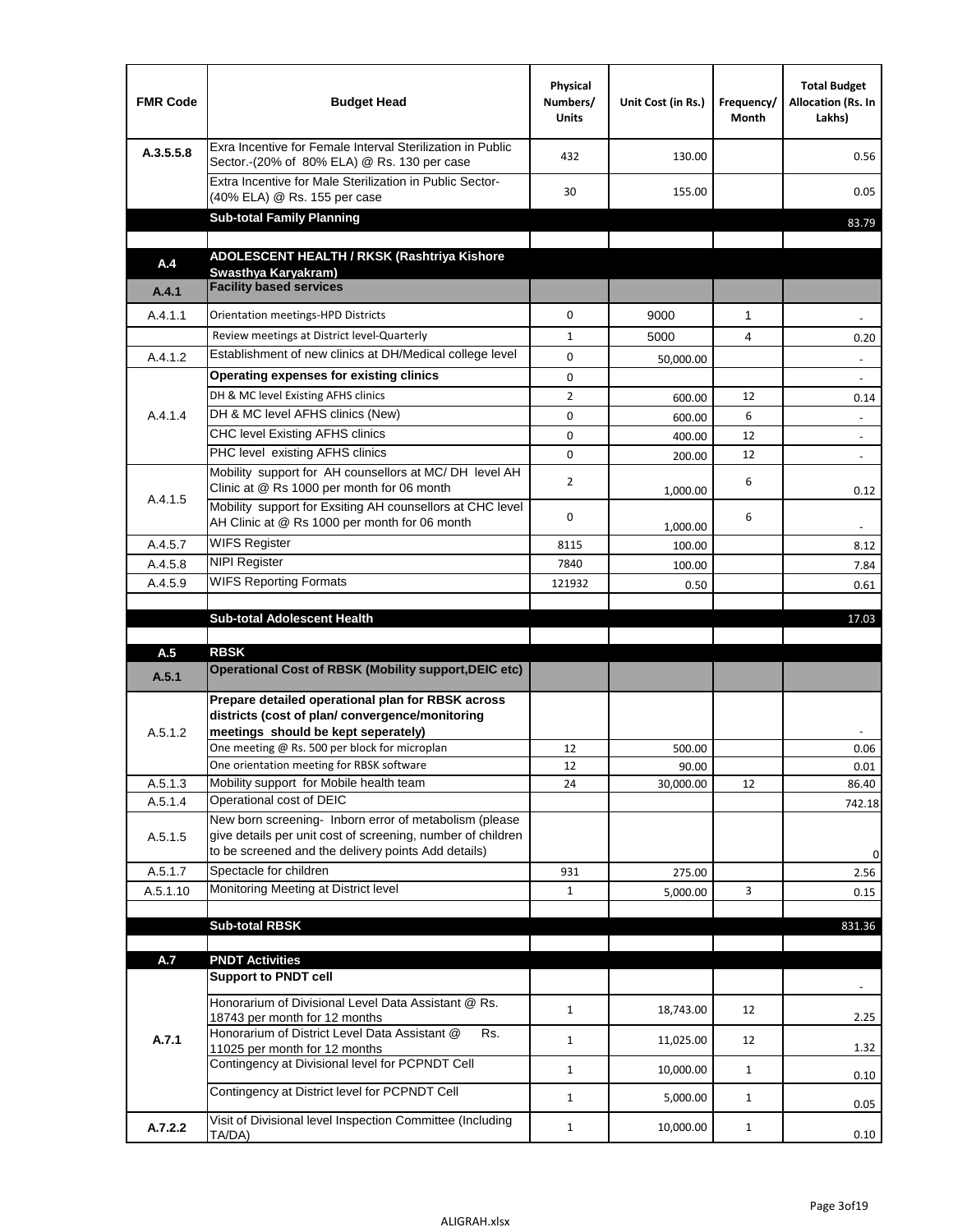| <b>FMR Code</b>      | <b>Budget Head</b>                                                                                                                              | Physical<br>Numbers/<br><b>Units</b> | Unit Cost (in Rs.)     | Frequency/<br>Month | <b>Total Budget</b><br><b>Allocation (Rs. In</b><br>Lakhs) |
|----------------------|-------------------------------------------------------------------------------------------------------------------------------------------------|--------------------------------------|------------------------|---------------------|------------------------------------------------------------|
| A.7.2.5              | Orientation of Member of District advisory Committee at<br><b>Divisional Level</b>                                                              | $\Omega$                             | 200,000.00             | $\mathbf{1}$        | $\overline{\phantom{m}}$                                   |
| A.7.2.9              | Capacity building of DGCS, CJM, District officers, Nodal<br>Officers, Ultrasound Owners, ASHA and AWWs<br>workshop at Districts and Block level |                                      |                        |                     |                                                            |
|                      | <b>District level</b>                                                                                                                           | $\mathbf{1}$                         | 10,000.00              | $\mathbf{1}$        | 0.10                                                       |
|                      | <b>Block level</b>                                                                                                                              | 12                                   | 5,000.00               | $\mathbf{1}$        | 0.60                                                       |
|                      | <b>Sub-total PNDT activities</b>                                                                                                                |                                      |                        |                     | 4.52                                                       |
|                      |                                                                                                                                                 |                                      |                        |                     |                                                            |
| A.8                  | <b>Human Resources</b>                                                                                                                          |                                      |                        |                     |                                                            |
| A.8.1                | <b>Contractual Staff &amp; Services</b>                                                                                                         |                                      |                        |                     |                                                            |
| A.8.1.1<br>A.8.1.1.1 | <b>ANMs, Supervisory Nurses, LHVs</b><br><b>ANMs</b>                                                                                            |                                      |                        |                     |                                                            |
|                      | Honorarium of ANMs (New)                                                                                                                        | 4                                    |                        | 6                   | 2.77                                                       |
| A.8.1.1.1.a          | Honorarium of ANMs (Existing)                                                                                                                   | 0                                    | 11,550.00<br>11,550.00 | 12                  |                                                            |
|                      | Honorarium of ANMs (New)                                                                                                                        | 79                                   | 11,550.00              | 6                   | 54.75                                                      |
| A.8.1.1.1.f          | Honorarium of ANMs (Existing)                                                                                                                   | 97                                   | 11,550.00              | 12                  | 134.44                                                     |
| A.8.1.1.2            | <b>Staff Nurses</b>                                                                                                                             |                                      |                        |                     |                                                            |
| A.8.1.1.2.a          | <b>DH</b>                                                                                                                                       |                                      |                        |                     | $\blacksquare$                                             |
|                      | Honorarium of SNs (New)                                                                                                                         | $\overline{2}$                       | 19,060.00              | 6                   | 2.29                                                       |
| A.8.1.1.2.b          | Honorarium of SNs (Existing)                                                                                                                    | 62                                   | 19,060.00              | 12                  | 141.81                                                     |
|                      | <b>Staff Nurse-NRC</b>                                                                                                                          |                                      |                        |                     | $\overline{\phantom{a}}$                                   |
|                      | Old, SNs @19060/Month for 12 months                                                                                                             | 4                                    | 19,060.00              | 12                  | 9.15                                                       |
|                      | New, SNs @18150 per Month                                                                                                                       | 0                                    | 18,150.00              | 6                   |                                                            |
|                      | <b>Staff Nurse-SNCU</b>                                                                                                                         |                                      |                        |                     |                                                            |
| A.8.1.1.2.f          | Exiting Staff Nurse Honorarium @ Rs.19060/- p.m. for 12<br>months                                                                               | 16                                   | 19,060.00              | 12                  | 36.60                                                      |
|                      | New Staff Nurse Honorarium @ Rs.18150/- p.m. for 6 months                                                                                       | $\overline{2}$                       | 18,150.00              | 6                   | 2.18                                                       |
|                      | <b>Staff Nurse-NBSU</b>                                                                                                                         |                                      |                        |                     |                                                            |
|                      | Staff Nurse Honorarium @ Rs.18150/- p.m. (For 6 Months)                                                                                         | 9                                    | 18,150.00              | 12                  | 19.60                                                      |
|                      | Human Resource Pediatric Intencive Care unit (PICU)                                                                                             |                                      |                        |                     |                                                            |
| A.8.1.1.2.g          | Staff Nurses Honorarium @ Rs. 18,150 per months for 12<br>months                                                                                | 0                                    | 18,150.00              | 12                  |                                                            |
| A.8.1.2.1            | <b>Laboratory Technicians</b>                                                                                                                   |                                      |                        |                     |                                                            |
| A.8.1.2.1.a          | Honorarium of Laboratory Technician                                                                                                             |                                      |                        |                     | 22.45                                                      |
| A.8.1.3              | <b>Specialists</b>                                                                                                                              |                                      |                        |                     |                                                            |
| A.8.1.3.1.b          | Honorarium of Contractual Gynaecologists/Surgeons                                                                                               | 6                                    | 80,000.00              | 12                  | 57.60                                                      |
| A.8.1.3.3            | Anesthetists                                                                                                                                    |                                      |                        |                     |                                                            |
| A.8.1.3.3.b          | Honorarium of Contractual Anesthetists                                                                                                          | $\overline{2}$                       | 80,000.00              | 12                  | 19.20                                                      |
| A.8.1.3.5            | Specialists for CH (Pediatrician etc) in SNCU, NBSU, NRC                                                                                        |                                      |                        |                     |                                                            |
|                      | Existing @ 78650/month for 12 Months                                                                                                            | $\overline{2}$                       | 78,650.00              | 12                  | 18.88                                                      |
| A.8.1.3.5.d          | New Peadiatrician Honorarium @ Rs.71500/- p.m. for 6<br>months                                                                                  | $\mathbf{1}$                         | 71,500.00              | 6                   | 4.29                                                       |
| A.8.1.3.7            | Dental surgeons and dentists                                                                                                                    |                                      |                        |                     |                                                            |
| A.8.1.3.7.a          | Honorarium of Dental Surgen                                                                                                                     |                                      |                        |                     | 10.05                                                      |
| A.8.1.5              | <b>Medical Officers</b>                                                                                                                         |                                      |                        |                     |                                                            |
| A.8.1.5.2            | Honorarium of Medical Officers (New)                                                                                                            | 8                                    | 41,580.00              | $\overline{2}$      | 6.65                                                       |
|                      | Honorarium of Medical Officers (Existing)                                                                                                       | $\overline{2}$                       | 41,580.00              | 12                  | 9.98                                                       |
|                      | MOs for SNCU/ NBSU/NRC etc                                                                                                                      |                                      |                        |                     |                                                            |
| A.8.1.5.6            | Old, MO @41580 per Month                                                                                                                        | 0                                    | 41,580.00              | 12                  | L.                                                         |
|                      | New, Mo@39600 Per Month                                                                                                                         | $\mathbf{1}$                         | 39,600.00              | 6                   | 2.38                                                       |
|                      | Human Resource Pediatric Intencive Care unit (PICU)                                                                                             |                                      |                        |                     |                                                            |
|                      | Existing, MO Honorarium @ Rs/41580/ Month for 12 Months                                                                                         | $\mathbf 0$                          | 41,580.00              | 12                  |                                                            |
| A.8.1.5.7            | New, MO Honorarium @ Rs. 39600 / Month for 6 Months                                                                                             | 0                                    | 39,600.00              | 6                   |                                                            |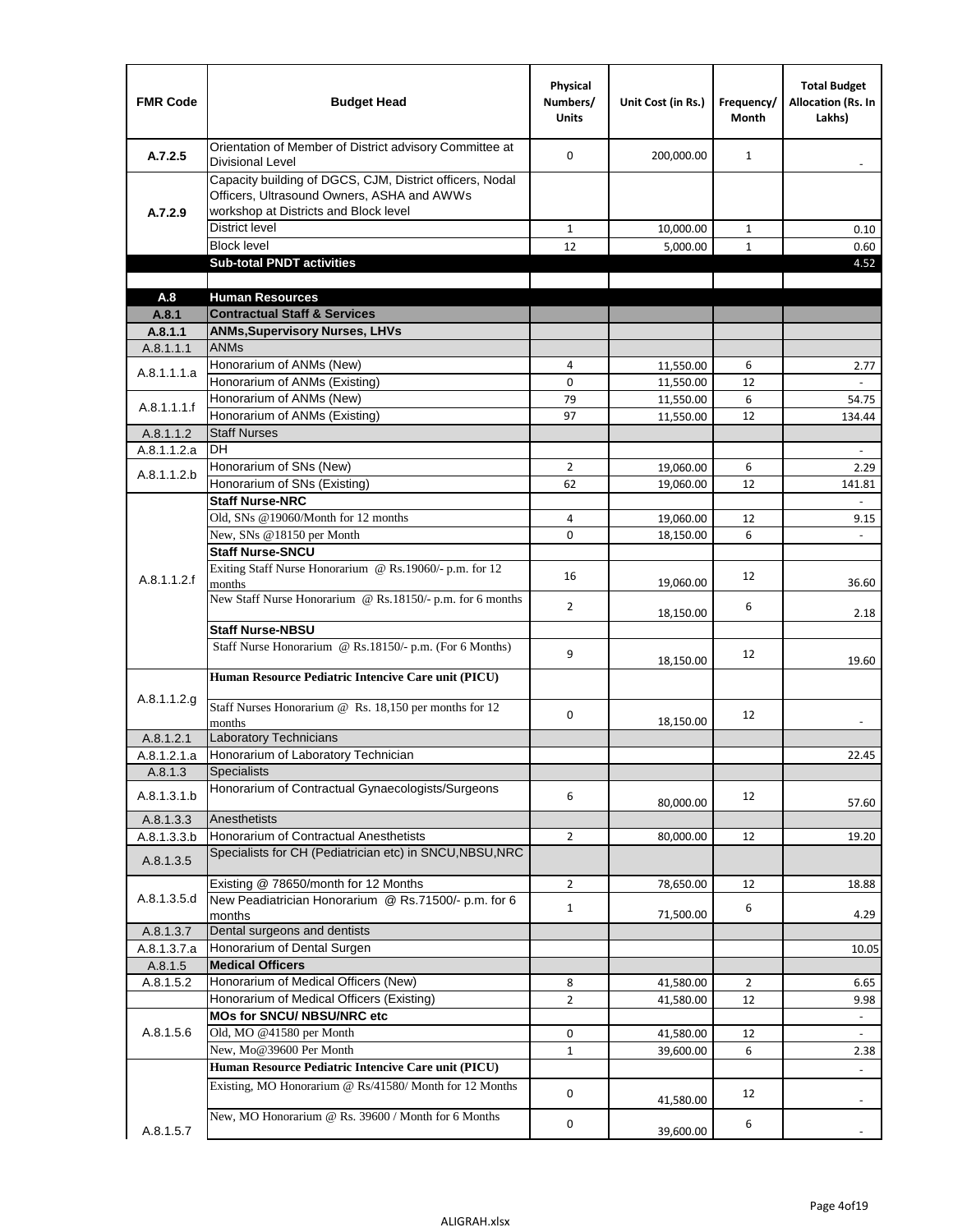| <b>FMR Code</b> | <b>Budget Head</b>                                                                    | Physical<br>Numbers/<br><b>Units</b> | Unit Cost (in Rs.)     | Frequency/<br>Month | <b>Total Budget</b><br>Allocation (Rs. In<br>Lakhs) |
|-----------------|---------------------------------------------------------------------------------------|--------------------------------------|------------------------|---------------------|-----------------------------------------------------|
|                 | Medical Officer/Training Coordinator, Honorarium at                                   |                                      |                        |                     |                                                     |
|                 | <b>Medical College</b><br>Old, Trg. Coord. @41580/month for 12 Month                  | 0                                    | 41,580.00              | 12                  |                                                     |
|                 | New, Trg. Coord.@39600/month for 6 Month                                              | $\mathbf{1}$                         | 39,600.00              | 6                   | 2.38                                                |
| A.8.1.7.2       | Honorarium of X-Ray Technician for 12 months                                          |                                      |                        |                     | 6.93                                                |
| A.8.1.7.4       | RBSK teams (Exclusive mobile health team & DEIC                                       |                                      |                        |                     |                                                     |
|                 | Staff)                                                                                |                                      |                        |                     |                                                     |
|                 | <b>MOs- AYUSH/MBBS</b>                                                                |                                      |                        |                     |                                                     |
|                 | Honoraria Existing MBBS<br><b>Honoraria New MBBS</b>                                  | $\overline{2}$                       | 41,675.00              | 12                  | 10.00                                               |
| A.8.1.7.4.1     | Honoraria - BDS                                                                       | $\mathbf{1}$<br>8                    | 37,800.00<br>40,516.00 | 6<br>12             | 2.27<br>38.90                                       |
|                 | Honoraria - AYUSH (Existing)                                                          | 31                                   | 27,783.00              | 12                  | 103.35                                              |
|                 | Honoraria - AYUSH recruited upto March 16                                             | 6                                    | 26,460.00              | 12                  | 19.05                                               |
|                 | Honoraria - AYUSH New                                                                 | $\mathbf 0$                          | 25,200.00              | 6                   | $\overline{\phantom{a}}$                            |
|                 | <b>Staff Nurse</b>                                                                    | $\Omega$                             |                        |                     |                                                     |
|                 | Honoraria - Staff Nurse                                                               | 20                                   | 19,100.00              | 12                  | 45.84                                               |
|                 | <b>ANM</b>                                                                            |                                      |                        |                     |                                                     |
| A.8.1.7.4.2     | Honoraria - ANMs (Existing)                                                           | $\mathbf 0$                          | 11,576.00              | 12                  | $\blacksquare$                                      |
|                 | Honoraria - ANM (Recruited upto March 16)                                             | 0                                    | 11,025.00              | 12                  |                                                     |
|                 | Honoraria - ANM (New)                                                                 | 4                                    | 10,500.00              | 6                   | 2.52                                                |
|                 | Paramedical                                                                           | $\mathbf 0$                          |                        |                     | $\overline{\phantom{a}}$                            |
|                 | Honoraria - Paramedical                                                               | 22                                   | 13,753.00              | 12                  | 36.31                                               |
|                 | <b>Pharmacists</b>                                                                    | $\mathbf 0$                          |                        |                     |                                                     |
| A.8.1.7.4.3     | Honoraria - Pharmacist (Existing)                                                     | $\mathbf 0$                          | 14,884.00              | 12                  | $\blacksquare$                                      |
|                 | Honoraria - Pharmacist (Recruited upto March 16)                                      | $\overline{2}$                       | 14,175.00              | 12                  | 3.40                                                |
|                 | Honoraria - Pharmacist (New)                                                          | $\Omega$                             | 13,500.00              | 6                   |                                                     |
|                 | Sub Total RBSK mobile teams<br><b>Others</b>                                          | $\Omega$                             |                        |                     | $\overline{\phantom{a}}$                            |
| A.8.1.7.5       | Honorarium of RMNCH/FP Counselors @ Rs.10760/- for                                    |                                      |                        |                     |                                                     |
| A.8.1.7.5.1     | 12 months                                                                             | 6                                    | 10,760.00              | 12                  | 7.75                                                |
|                 | <b>Adolescent Health counselors</b>                                                   |                                      |                        |                     | $\blacksquare$                                      |
|                 | AH counselors at DH level (1st & 2nd phase)                                           | 2                                    | 13,891.00              | 12                  | 3.33                                                |
| A.8.1.7.5.2     | AH counselors DH level of 3nd phase                                                   | $\mathbf 0$                          | 13,230.00              | 12                  | $\blacksquare$                                      |
|                 | AH counselors at DH/MC level (New)                                                    | 0                                    | 12,600.00              | 12                  | $\overline{\phantom{a}}$                            |
|                 | AH counsellors at CHC level                                                           | $\mathbf 0$                          | 13,230.00              | 6                   | $\blacksquare$                                      |
|                 | <b>Nutriionist</b>                                                                    | $\mathbf 0$                          |                        |                     | $\overline{\phantom{a}}$                            |
| A.8.1.7.5.4     | Old, Nutrist. @17325 per Month for 12 months                                          | $\mathbf{1}$                         | 17,325.00              | 12                  | 2.08                                                |
|                 | New, Nutrist. $@16500$ per Month for 6 months                                         | 0                                    | 16,500.00              | 6                   | -                                                   |
|                 | <b>HR for Cold Chain</b>                                                              | 0                                    |                        |                     |                                                     |
|                 | Hononarium of Cold Chain Handlers at Division level                                   | 1                                    | 11,430.00              | 12                  | 1.37                                                |
|                 | Hononarium of Cold Chain Handlers at District level                                   | $\mathbf{1}$                         | 11,430.00              | 12                  | 1.37                                                |
|                 | Hononarium of Technician (Refeigator Machenic) at                                     |                                      |                        |                     |                                                     |
|                 | <b>Division level</b>                                                                 | $\mathbf{1}$                         | 19,060.00              | 12                  | 2.29                                                |
|                 | Technician (Refeigator Machenic) at District level                                    | 0                                    | 19,060.00              | 12                  | $\overline{\phantom{a}}$                            |
| A.8.1.7.7       | Honararium of Vaccince Strore Keeper at Division level                                | $\mathbf{1}$                         | 25,410.00              | 12                  | 3.05                                                |
|                 | Honararium of Vaccince Van Driver at Division level                                   | 0                                    | 19,060.00              | 12                  |                                                     |
|                 | HR for Blood Bank Storage/Unit                                                        |                                      |                        |                     |                                                     |
|                 | Man Power Support at 89 Blood Banks                                                   |                                      |                        |                     | 28.06                                               |
|                 | Man Power Support at 118 Blood Storage Centre                                         |                                      |                        |                     | 14.40                                               |
|                 | Manpower support of 18 BCTV                                                           |                                      |                        |                     | 14.17                                               |
|                 | Staff for Training Institutes/ SIHFW/ Nursing Training                                |                                      |                        |                     |                                                     |
| A.8.1.7.8       |                                                                                       |                                      |                        |                     | 0                                                   |
|                 | Incentive/ Awards etc. to SN, ANMs etc.                                               |                                      |                        |                     | $\overline{\phantom{m}}$                            |
|                 | SBA Trained ANMs at L1 SCs from 6th delivery every month                              | 0                                    | 300.00                 |                     | $\frac{1}{2}$                                       |
|                 | SBA Trained ANMs/SNs at APHCs/PHCs starting from 16th                                 | 0                                    |                        |                     |                                                     |
| A.8.1.8         | Delivery every month                                                                  |                                      | 300.00                 |                     |                                                     |
|                 | SBA Trained ANMs/SNs at Non FRU CHCs/BPHCs starting from<br>51st Delivery every month | 0                                    |                        |                     |                                                     |
|                 |                                                                                       |                                      | 300.00                 |                     |                                                     |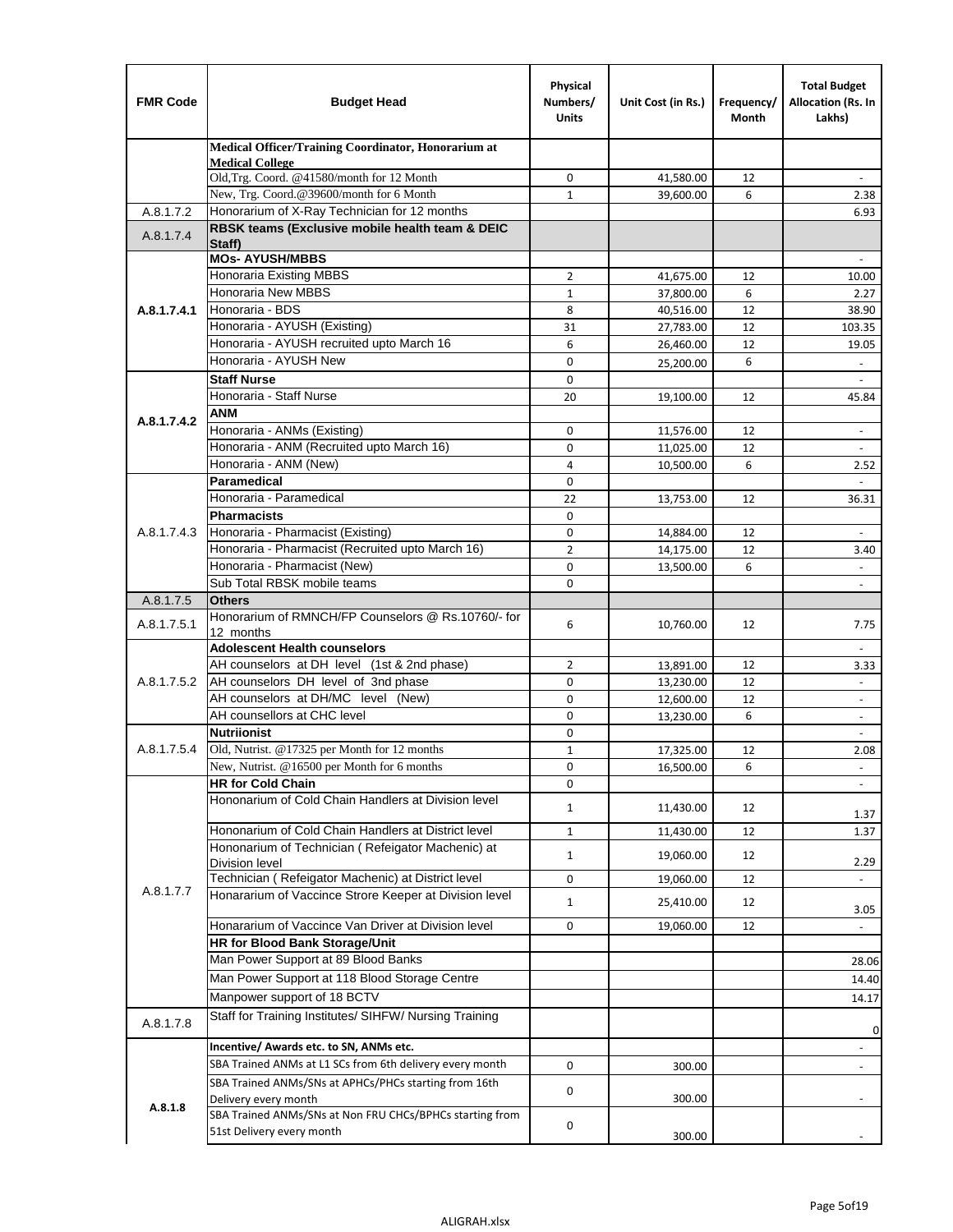| <b>FMR Code</b>  | <b>Budget Head</b>                                                                                      | Physical<br>Numbers/<br><b>Units</b> | Unit Cost (in Rs.) | Frequency/<br>Month | <b>Total Budget</b><br>Allocation (Rs. In<br>Lakhs) |
|------------------|---------------------------------------------------------------------------------------------------------|--------------------------------------|--------------------|---------------------|-----------------------------------------------------|
|                  | Incentives for EMOC teams at below District level starting from<br>6th CS every month @Rs 3000/CS       | 0                                    | 3,000.00           |                     |                                                     |
| A.8.1.9          | Honorarium of Data Entry Operator at DH                                                                 |                                      |                    |                     | 2.75                                                |
| A.8.1.10         | <b>Other Incentives Schemes (Pl.Specify)</b>                                                            |                                      |                    |                     |                                                     |
| A.8.1.10.1       | Fixed difficult area Incentive                                                                          | 0                                    |                    |                     |                                                     |
| A.8.1.10.2       | FRU Operationalization for Gynae & anaesthetist<br>specialist on call from govt sector for NHPDs & HPDs | 120                                  | 3,000.00           |                     | 3.60                                                |
| A.8.1.10.3       | FRU Operationalization Gynaecologists specialist on call<br>for NHPDs & HPDs                            | 60                                   | 4,500.00           |                     | 2.70                                                |
| A.8.1.10.4       | FRU Operationalization anaesthetist specialist on call for<br><b>NHPDs &amp; HPDs</b>                   | 120                                  | 3,000.00           |                     | 3.60                                                |
| A.8.1.10.5       | Performance based Incentives to RMNCH+A Counsellors<br>in Family Planning @ Rs.50/ client               | 300                                  | 50.00              |                     | 0.15                                                |
| A.8.1.11         | <b>Support Staff for Health Facilities</b>                                                              |                                      |                    |                     |                                                     |
|                  | <b>HR-NRC</b>                                                                                           |                                      |                    |                     | $\overline{\phantom{a}}$                            |
|                  | Cook                                                                                                    |                                      |                    |                     |                                                     |
|                  | Old, Cook @7500 per Month for 12 months                                                                 | 1                                    | 7,500.00           | 12                  | 0.90                                                |
|                  | New, Cook @7500 per Month for 6 months<br><b>Care Taker</b>                                             | 0                                    | 7,500.00           | 6                   | $\blacksquare$                                      |
|                  | Old, Caretaker @6400 per Month for 12 months                                                            | 1                                    | 6,400.00           | 12                  | 0.77                                                |
|                  | New, Caretaker @6400 per Month for 6 months                                                             | 0                                    | 6,400.00           | 6                   | $\overline{\phantom{a}}$                            |
|                  | <b>Cleaner</b>                                                                                          |                                      |                    |                     |                                                     |
|                  | Old, Cleaner @6400 per Month for 12 months                                                              | 1                                    | 6,400.00           | 12                  | 0.77                                                |
|                  | New, Cleaner @6400 per Month for 6 months                                                               | 0                                    | 6,400.00           | 6                   |                                                     |
|                  | <b>HR-SNCU</b>                                                                                          |                                      |                    |                     |                                                     |
| A.8.1.11.f       | Cleaner/ Ward Ayah/Security Guard                                                                       |                                      |                    |                     |                                                     |
|                  | Existing CL/WA Honorarium @ Rs. 6400/monty for 12<br>months                                             | 4                                    | 6,400.00           | 12                  | 3.07                                                |
|                  | New CL/WA/SG Honorarium @ Rs. 6400/month for 6<br>month                                                 | 14                                   | 6,400.00           | 6                   | 5.38                                                |
|                  | <b>Data Entry Oprator</b>                                                                               |                                      |                    |                     |                                                     |
|                  | old DEO Honorarium @ Rs.12000/- p.m. for 12 months                                                      | $\overline{2}$                       | 12,000.00          | 12                  | 2.88                                                |
|                  | New DEO Honorarium @ Rs.12000/- p.m. for 6 months                                                       | 0                                    | 12,000.00          | 6                   |                                                     |
|                  | Human Resource Pediatric Intencive Care unit (PICU)                                                     |                                      |                    |                     |                                                     |
|                  | Ward Aaya/Sweeper Honorarium @ Rs. 6400/Month for 6                                                     |                                      |                    |                     |                                                     |
|                  | months                                                                                                  | 0                                    | 6,400.00           | 6                   |                                                     |
|                  | Sub-total HR                                                                                            |                                      |                    |                     | 930.44                                              |
|                  |                                                                                                         |                                      |                    |                     |                                                     |
| A.9              | <b>TRAINING</b><br>Skill lab                                                                            |                                      |                    |                     |                                                     |
| A.9.1<br>A.9.1.3 | Training Motivation and follow up visit                                                                 |                                      |                    |                     | 0                                                   |
| A.9.3            | <b>Maternal Health Training</b>                                                                         |                                      |                    |                     | $\blacksquare$                                      |
| A.9.3.1.4        | Training of ANMs / LHVs in SBA                                                                          |                                      |                    |                     | $\overline{\phantom{a}}$                            |
| A.9.3.7          | Other maternal health training (please specify)                                                         |                                      |                    |                     | $\overline{\phantom{a}}$                            |
| A.9.3.7.1        | MDR training of District and Block level officials                                                      | 3                                    | 22,950.00          |                     | 0.69                                                |
| A.9.3.7.5        | ANM Training on new ANC guidelines and HRPs                                                             |                                      |                    |                     |                                                     |
|                  | District level                                                                                          | 3                                    | 29,300.00          |                     | 0.88                                                |
|                  | <b>Block Level</b>                                                                                      | 12                                   | 31,050.00          |                     | 3.73                                                |
| A.9.10           | <b>Training (Nursing)</b>                                                                               |                                      |                    |                     | $\blacksquare$                                      |
| A.9.10.1         | Strengthening of Existing Training Institutions/Nursing School<br>excluding infrastructure and HR.      | 0                                    | 4,300,000.00       |                     |                                                     |
| A.9.10.2         | New Training Institutions/School                                                                        | $\mathbf{1}$                         | 152,000.00         |                     | 1.52                                                |
|                  | <b>National Dewarming Day</b>                                                                           |                                      |                    |                     |                                                     |
| A.9.11.3         | Orientaion meeting-District level                                                                       | 1                                    | 5000               | $\overline{2}$      | 0.10                                                |
|                  | Orientaion meeting-Block level                                                                          | 12                                   | 7500               | $\overline{2}$      | 1.80                                                |
| A.9.12           | <b>RBSK training</b>                                                                                    |                                      |                    |                     |                                                     |
| A.9.12.1         | RBSK Training -Training of Mobile health team -<br>technical and managerial (5 days)                    |                                      |                    |                     | 0                                                   |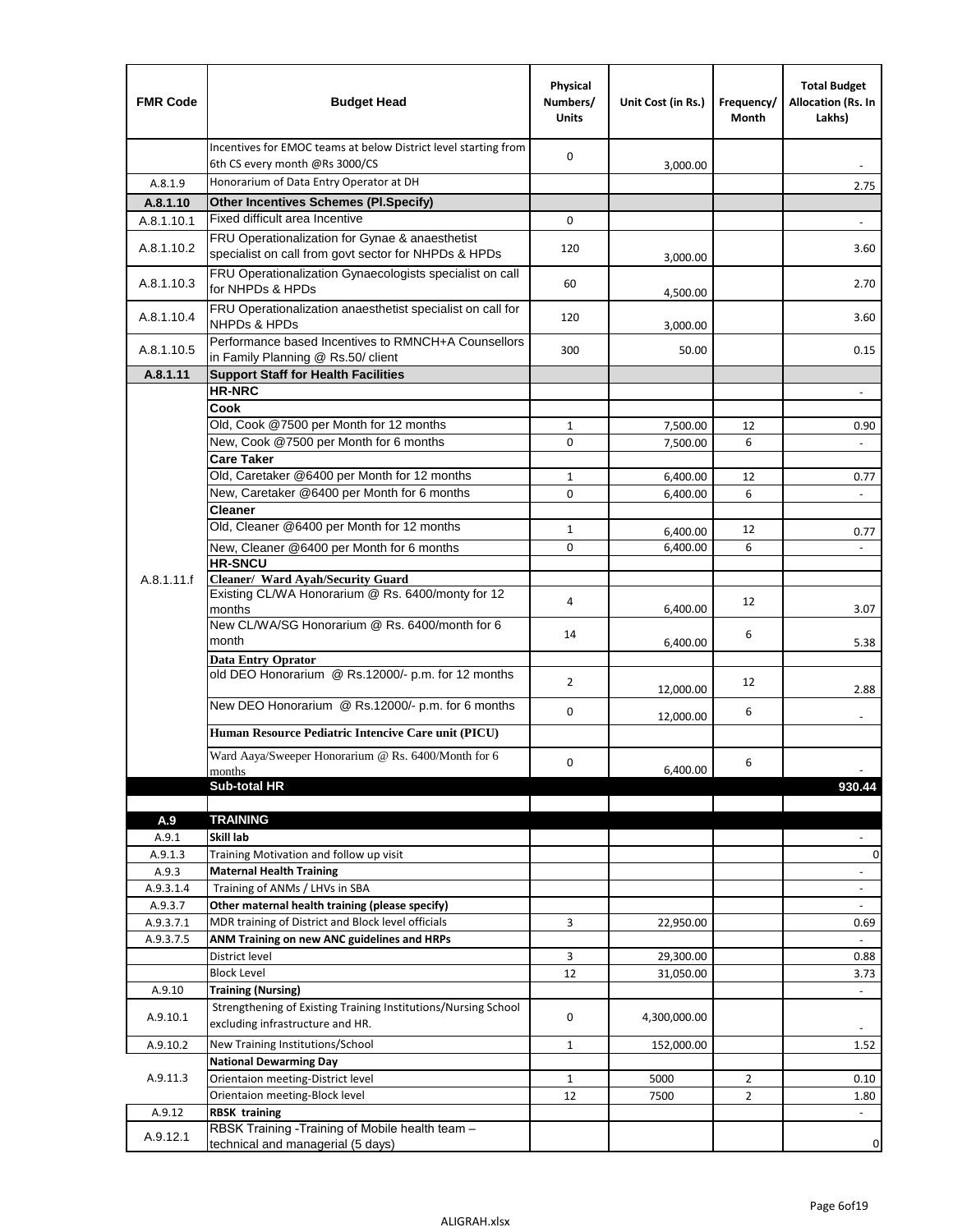| <b>FMR Code</b>        | <b>Budget Head</b>                                                                           | Physical<br>Numbers/<br><b>Units</b> | Unit Cost (in Rs.)     | Frequency/<br><b>Month</b> | <b>Total Budget</b><br>Allocation (Rs. In<br>Lakhs) |
|------------------------|----------------------------------------------------------------------------------------------|--------------------------------------|------------------------|----------------------------|-----------------------------------------------------|
|                        |                                                                                              |                                      |                        |                            |                                                     |
|                        | <b>Sub-total Training</b>                                                                    |                                      |                        |                            | 8.71                                                |
| A.10                   | <b>PROGRAMME MANAGEMENT</b>                                                                  |                                      |                        |                            |                                                     |
| A.10.2                 | Contractual Staff for DPMSU recruited and in position                                        |                                      |                        |                            |                                                     |
| A.10.2.1               | District Programme Manager                                                                   | $\mathbf{1}$                         |                        | 12                         |                                                     |
| A.10.2.2               | District Accounts Manager                                                                    | 1                                    | 39,690.00              | 12                         | 4.76                                                |
| A.10.2.3               | District Data Manager                                                                        | $\mathbf{1}$                         | 32,303.00              | 12                         | 3.88                                                |
| A.10.2.4               | Consultants/ Programme Officers (Kindly Specify)                                             | $\mathbf 0$                          | 22,050.00              |                            | 2.65                                                |
|                        | Honorarium of RKSK Coordinator                                                               | 0                                    | 25,000.00              | 9                          |                                                     |
| A.10.2.5               | Accountants                                                                                  | 0                                    |                        |                            | $\overline{\phantom{a}}$                            |
| A.10.2.6               | Data Entry Operators                                                                         | 0                                    |                        |                            | $\overline{\phantom{a}}$                            |
| A.10.2.7               | Support Staff (Kindly Specify)                                                               | $\mathbf{1}$                         | 8,269.00               | 12                         | 0.99                                                |
| A.10.2.8.1             | Operational Cost for DPMU unit                                                               | $\mathbf{1}$                         | 89,250.00              | 12                         | 10.71                                               |
| A.10.2.8.5             | <b>DEIC Managers</b>                                                                         | $\mathbf 0$                          | 33,000.00              | 10                         |                                                     |
| A.10.3                 | <b>Strengthening of Block PMU</b>                                                            |                                      |                        |                            |                                                     |
| A.10.3.1               | <b>Block Programme Manager</b>                                                               |                                      |                        |                            | 34.93                                               |
| A.10.3.2               | <b>Block Accounts Manager</b>                                                                |                                      | 12,128.00              | 12                         | 17.46                                               |
| A.10.3.7.1             | Operational Cost for BPMU unit                                                               | 12                                   | 15,000.00              | 12                         | 21.60                                               |
|                        | Concurrent Audit system                                                                      |                                      |                        |                            |                                                     |
| A.10.6                 | Monthly Concurrent Audit                                                                     | $\mathbf{1}$                         | 4,500.00               | 12                         | 0.54                                                |
|                        | <b>Block Spesific Work</b>                                                                   | 12                                   | 500.00                 | 12                         | 0.72                                                |
| A.10.7<br>A.10.7.2     | <b>Mobility Support, Field Visits</b><br><b>DPMU/District</b>                                |                                      |                        |                            |                                                     |
| A.10.7.3               | <b>BPMU/Block</b>                                                                            | 2<br>12                              | 30,000.00<br>30,000.00 | 12<br>12                   | 7.20<br>43.20                                       |
| A.10.8.1               | Vehicles for Divisional / AD office                                                          | $\overline{2}$                       | 30,000.00              | 12                         | 7.20                                                |
|                        |                                                                                              |                                      |                        |                            |                                                     |
|                        | <b>Sub-total Programme Management</b>                                                        |                                      |                        |                            | 155.84                                              |
|                        |                                                                                              |                                      |                        |                            |                                                     |
|                        | Total of RMNCH+A                                                                             |                                      |                        |                            | 3,665.18                                            |
| в                      | Additionalities under NRHM (Mission Flexible Pool)                                           |                                      |                        |                            |                                                     |
| <b>B1</b>              | <b>ASHA</b>                                                                                  |                                      |                        |                            |                                                     |
| B1.1.1.3               | <b>Supplementary training for ASHAs</b>                                                      |                                      |                        |                            |                                                     |
|                        | TOT of ASHA Trainer- I round (at RHFWTC)                                                     |                                      |                        |                            |                                                     |
| B1.1.1.3.1             | Batch cost+Equipment+Module+ Monitoring Visit                                                |                                      |                        |                            |                                                     |
| B1.1.1.3.2             | TOT of ASHA Trainers -II Round (at RHFWTC)                                                   |                                      |                        |                            |                                                     |
| B1.1.1.4               | Post training support and supervision                                                        |                                      |                        |                            | $\sim$                                              |
|                        | Supervision costs by ASHA facilitators<br>(12 months)                                        |                                      |                        |                            | 66.00                                               |
| B1.1.1.4.1             | Supervision costs by ASHA facilitators<br>(6 months)                                         |                                      |                        |                            |                                                     |
| B1.1.1.4.2             | Monthly review Meeting of ASHA Sangini with BCPM                                             |                                      |                        |                            | 1.98                                                |
| B1.1.3                 | Performance Incentive/Other Incentive to ASHAs (if                                           |                                      |                        |                            |                                                     |
|                        | any)                                                                                         |                                      |                        |                            |                                                     |
| B1.1.3.1<br>B1.1.3.1.2 | <b>ASHA incentives under Maternal Health</b><br>Maternal Death Audit Information             | 313                                  |                        |                            |                                                     |
| B1.1.3.2               | Incentive to ASHA under Child Health                                                         |                                      | 200.00                 |                            | 0.63<br>÷.                                          |
| B1.1.3.2.1             | Incentive for Home Based Newborn Care programme                                              | 78984                                | 250.00                 |                            | 197.46                                              |
| B1.1.3.2.4             | Incentive for referral of SAM cases to NRC @ Rs.50/Case                                      | 240                                  | 50.00                  |                            | 0.12                                                |
| B1.1.3.2.5             | Incentive for follow up of discharge of SAM children from<br>NRCs @ Rs. 100/ for 4 Follow up | 240                                  | 100.00                 |                            | 0.24                                                |
| B1.1.3.3               | ASHA Incentives under family planning (ESB/ PPIUCD/<br>Others)                               |                                      |                        |                            |                                                     |
| B1.1.3.3.1             | ASHA PPIUCD incentive for accompanying the client for<br>PPIUCD insertion                    | 4000                                 | 150.00                 |                            | 6.00                                                |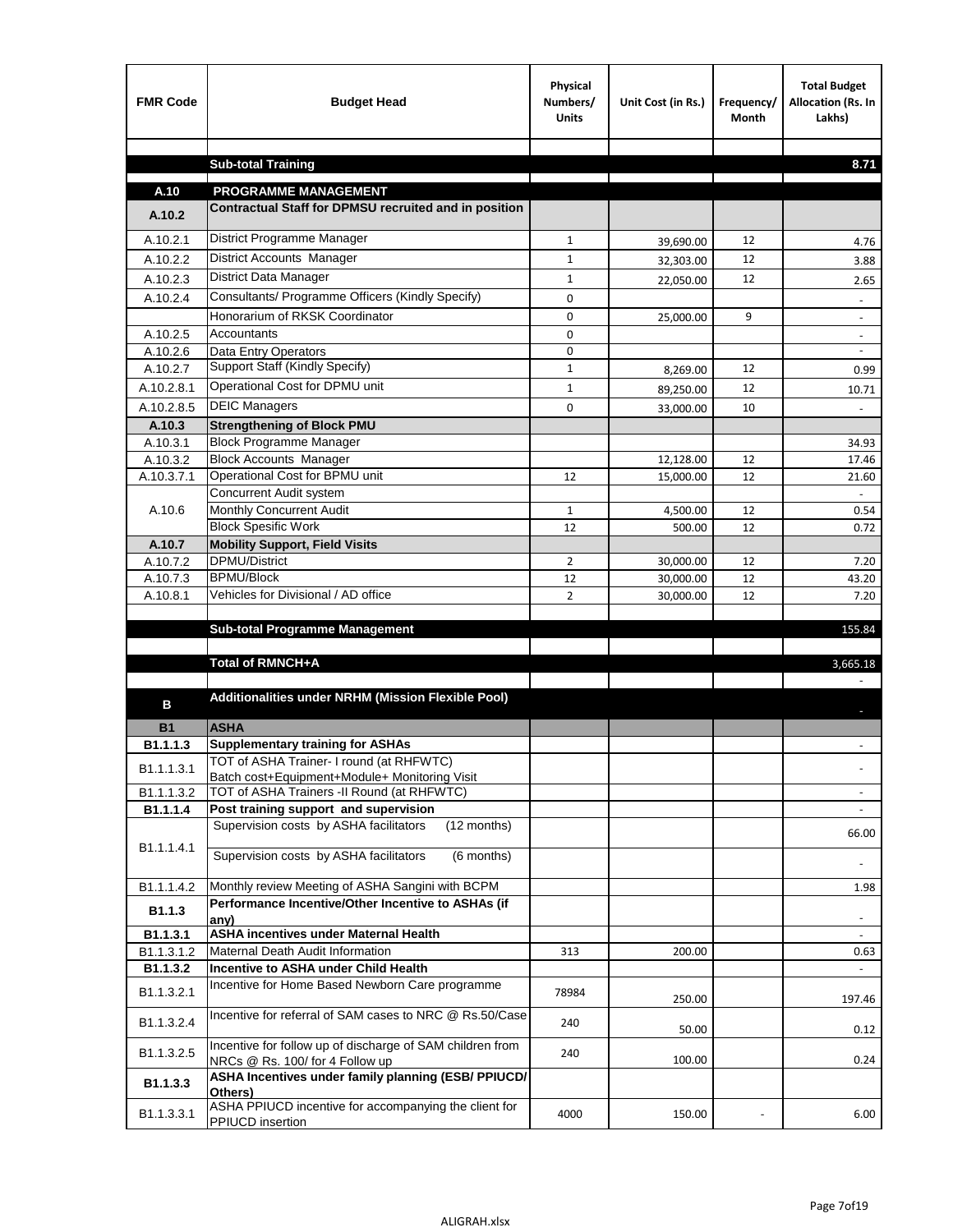| <b>FMR Code</b>            | <b>Budget Head</b>                                                                                                                                                                             | Physical<br>Numbers/<br><b>Units</b> | Unit Cost (in Rs.) | Frequency/<br>Month | <b>Total Budget</b><br><b>Allocation (Rs. In</b><br>Lakhs) |
|----------------------------|------------------------------------------------------------------------------------------------------------------------------------------------------------------------------------------------|--------------------------------------|--------------------|---------------------|------------------------------------------------------------|
|                            | ASHA incentive under ESB scheme for promoting<br>spacing of births @ 500/- per ASHA/client                                                                                                     | 1000                                 | 500.00             |                     | 5.00                                                       |
| B <sub>1.1</sub> , 3, 3, 2 | Spacing for 2 years after marriage @ 500/- per<br>ASHA/client                                                                                                                                  | 600                                  | 500.00             |                     | 3.00                                                       |
| B1.1.3.3.3                 | ASHA Incentive under ESB scheme for promoting<br>adoption of limiting method upto two children @ Rs. 1000<br>per client                                                                        | 600                                  | 1,000.00           |                     | 6.00                                                       |
| B1.1.3.6                   | <b>ASHA Incentives (other)</b>                                                                                                                                                                 |                                      |                    |                     |                                                            |
| B <sub>1.1</sub> , 3, 5, 3 | ASHA incentive for NDD for 2 round                                                                                                                                                             | 2850                                 | 100.00             | $\overline{2}$      | 5.70                                                       |
| B <sub>1.1</sub> .3.6.1    | Amount to be released for 12 months for Routine<br>activities (4 month incentive for ASHAs those are yet to<br>be placed)                                                                      |                                      |                    |                     | 331.44                                                     |
| B1.1.3.6.4                 | Incentive to ASHA Facilitator (12 Months)                                                                                                                                                      |                                      |                    |                     | 3.96                                                       |
| B <sub>1.1</sub> .3.6.5    | Reimbursement of travel expenses for accompanying a<br>woman to facility for surgical abortion (MVA/EVA) @<br>Rs.150/-per case                                                                 | 300                                  | 150.00             |                     | 0.45                                                       |
| B <sub>1.1</sub> .3.6.6    | Reimbursement of travel expenses for accompanying a<br>woman to facility for medical abortion (MMA) @ Rs.225/-<br>per case                                                                     | 300                                  | 225.00             |                     | 0.68                                                       |
| B1.1.3.6.9                 | ASHA Torch (NO. of ASHA +AF) @ Rs. 262.20                                                                                                                                                      |                                      |                    |                     | 7.76                                                       |
| B1.1.3.7                   | Other (support provisions to ASHA such as uniform,                                                                                                                                             |                                      |                    |                     |                                                            |
| B <sub>1.1</sub> .3.7.2    | diary, ASHA Ghar etc)<br>ASHA Payment Voucher, Payment Register and VHIR<br>1.@ Rs. 25/ASHA, 2.@Rs.50/AF, 3.@Rs.150/block for<br>ASHa master payment register,<br>4. @Rs.174.5/ASHA/B1.1.3.7.2 |                                      |                    |                     | 5.76                                                       |
| B <sub>1.1</sub> , 3.7.4   | ASHA SAREE (TA/DA for Attending monthly meeting) No.<br>of ASHA+AF @ Rs.450                                                                                                                    |                                      |                    |                     | 13.32                                                      |
| B <sub>1.1</sub> .5.1      | Honorarium of Regional Coordinator                                                                                                                                                             |                                      |                    |                     |                                                            |
| B <sub>1.1.5.2</sub>       | Honararium of District Community Process Manager                                                                                                                                               | $\mathbf{1}$                         | 32,303.00          | 12                  | 3.88                                                       |
| B1.1.5.3                   | Honararium of Block Community Process Manager                                                                                                                                                  | 12                                   | 12,000.00          | 12                  | 17.28                                                      |
|                            | Mobility cost for ARC/AMG                                                                                                                                                                      |                                      |                    |                     |                                                            |
| B <sub>1.1.5.4</sub>       | AMG cost                                                                                                                                                                                       | $\mathbf{1}$                         | 10,000.00          | 1                   | 0.10                                                       |
|                            | Quarterly BCPM meeting at Divisional Head Quarter @                                                                                                                                            |                                      |                    |                     | 0.68                                                       |
|                            | rs. 500/BCPM/qtr.                                                                                                                                                                              |                                      |                    |                     |                                                            |
|                            | <b>Sub Total of ASHA</b>                                                                                                                                                                       |                                      |                    |                     | 677.42723                                                  |
|                            |                                                                                                                                                                                                |                                      |                    |                     |                                                            |
| B.2                        | <b>Untied Fund</b>                                                                                                                                                                             |                                      |                    |                     |                                                            |
| B <sub>2.3</sub>           | <b>CHCs</b>                                                                                                                                                                                    |                                      |                    |                     | 32.50                                                      |
| B <sub>2.4</sub>           | PHCs                                                                                                                                                                                           |                                      |                    |                     | 29.09                                                      |
|                            | <b>Sub Total of Untied Fund</b>                                                                                                                                                                |                                      |                    |                     | 61.58867                                                   |
| <b>B9</b>                  | <b>Mainstreaming of AYUSH</b>                                                                                                                                                                  |                                      |                    |                     |                                                            |
| B.9.1                      | Medical Officers at CHCs/ PHCs (Only AYUSH)                                                                                                                                                    |                                      |                    |                     |                                                            |
| B.9.1.1                    | <b>DH</b>                                                                                                                                                                                      | 6                                    | 29,106.00          | 12                  | 20.96                                                      |
| B.9.1.2                    | <b>FRUs</b>                                                                                                                                                                                    | 7                                    | 29,106.00          | 12                  | 24.45                                                      |
| B.9.1.3                    | Non FRU SDH/ CHC                                                                                                                                                                               | 18                                   | 29,106.00          | 12                  | 62.87                                                      |
| B.9.1.4                    | 24 X 7 PHC                                                                                                                                                                                     | 3                                    | 29,106.00          | 12                  | 10.48                                                      |
| B.9.1.5                    | Non-24 X 7 PHCs/ APHCs                                                                                                                                                                         | 0                                    | 29,106.00          | 12                  |                                                            |
| <b>B.9.2</b>               | Other Staff Nurses and Supervisory Nurses/ AYUSH<br>pharmacists (Only AYUSH)                                                                                                                   |                                      |                    |                     |                                                            |
| B.9.2.1                    | DH                                                                                                                                                                                             | $\mathbf 0$                          | 10,914.75          | 12                  | $\blacksquare$                                             |
| B.9.2.2                    | <b>FRUs</b>                                                                                                                                                                                    | $\mathbf{1}$                         | 10,914.75          | 12                  | 1.31                                                       |
| B.9.2.3                    | Non FRU SDH/ CHC                                                                                                                                                                               | $\mathbf{1}$                         | 10,914.75          | 12                  | 1.31                                                       |
| B.9.2.4                    | 24 X 7 PHC                                                                                                                                                                                     | 4                                    |                    | 12                  |                                                            |
|                            | Non-24 X 7 PHCs                                                                                                                                                                                | 0                                    | 10,914.75          |                     | 5.24                                                       |
| B.9.2.5                    |                                                                                                                                                                                                |                                      | 10,914.75          | 12                  | $\overline{\phantom{a}}$                                   |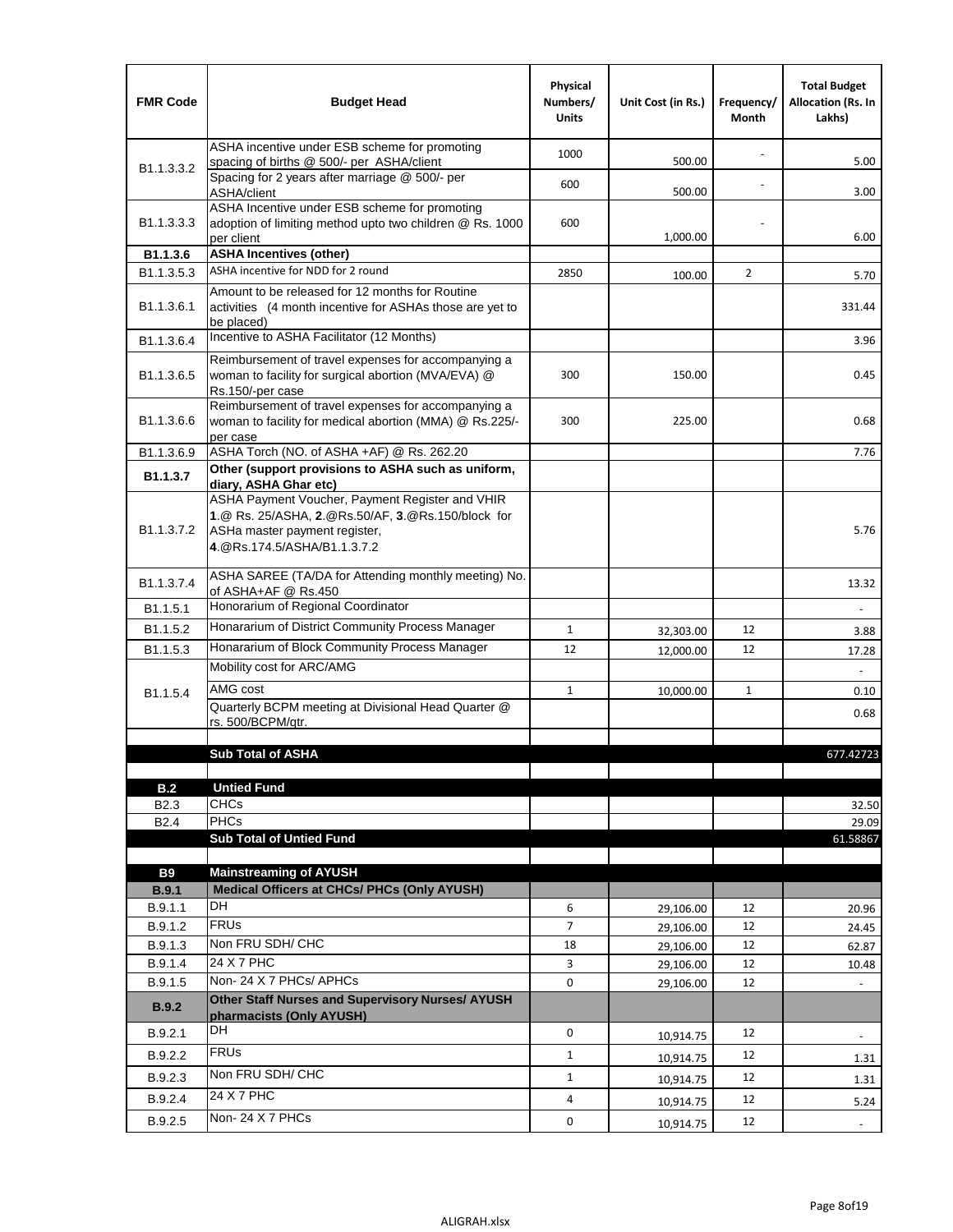| <b>FMR Code</b>               | <b>Budget Head</b>                                                                              | Physical<br>Numbers/<br><b>Units</b> | Unit Cost (in Rs.) | Frequency/<br>Month | <b>Total Budget</b><br>Allocation (Rs. In<br>Lakhs) |
|-------------------------------|-------------------------------------------------------------------------------------------------|--------------------------------------|--------------------|---------------------|-----------------------------------------------------|
|                               | Panchkarma Unit Lokbabdhu Rajnarayna Joint<br><b>Hospital, Lucknow</b>                          |                                      |                    |                     |                                                     |
| B.9.2.6                       | Honararium of Panchkarma Technician (1Male and 1<br>Female)                                     | 0                                    | 10,000.00          | 12                  |                                                     |
|                               | Honorarium of Panchkarma Attendent                                                              | 0                                    | 8,000.00           | 12                  |                                                     |
|                               | Lumpsum amount for Sweeper (Safai Karmi)                                                        |                                      |                    |                     | 0                                                   |
| <b>B9.3</b>                   | <b>Other Activities (Excluding HR)</b>                                                          |                                      |                    |                     |                                                     |
| B9.3.1                        | Contingency AYUSH wings                                                                         | $\overline{2}$                       | 20,000.00          |                     | 0.40                                                |
| B9.3.3                        | Establishment of Panchkarma Unit                                                                |                                      |                    |                     | $\mathbf 0$                                         |
| B9.3.4                        | Construction of AYUSH Wing                                                                      | 0                                    | 3,000,000.00       |                     |                                                     |
|                               |                                                                                                 |                                      |                    |                     |                                                     |
|                               | Sub Total of Mainstreaming of AYUSH                                                             |                                      |                    |                     | 127.01                                              |
|                               |                                                                                                 |                                      |                    |                     |                                                     |
| <b>B10</b>                    | <b>IEC-BCC NRHM</b>                                                                             |                                      |                    |                     |                                                     |
| B.10.3.5                      | <b>Girls Child Day</b><br><b>Division level</b>                                                 | 1                                    | 50,000.00          | 1                   | 0.50                                                |
|                               | <b>Block level</b>                                                                              | 12                                   | 10,000.00          | $\mathbf{1}$        | 1.20                                                |
| <b>B.10.7</b>                 | Priniting activities (please specify)                                                           |                                      |                    |                     |                                                     |
| B.10.7.1                      | SM booklet @Rs 20.00 for all ANCs                                                               | 122792                               | 20.00              |                     | 24.56                                               |
|                               | MCP card @ Rs 10 for all ANCs                                                                   | 122792                               | 10.00              |                     | 12.28                                               |
| <b>B.10.7.4</b><br>B.10.7.4.1 | <b>Other printing</b><br><b>IEC-BCC Material for NDD</b>                                        |                                      |                    |                     |                                                     |
|                               | IEC material, poster, banner @ Rs. 14000 per block for 2<br>round                               | 12                                   | 14000              | $\overline{2}$      | 3.36                                                |
|                               | Teaching and community hand bills/pumphlets and check<br>list @ Rs. 14000 per block for 2 round | 12                                   | 14000              | $\overline{2}$      | 3.36                                                |
|                               | 5 Fipchart per block @ Rs. 200 per Flip chart( one time)                                        | 60                                   | 200                | $\mathbf{1}$        | 0.12                                                |
|                               | AWW and Teacher hand out @ Rs. 7 each for 2 round                                               | 4955                                 | $\overline{7}$     | 2                   | 0.69                                                |
|                               | ASHA hand out @ Rs. 2 each for 2 round                                                          | 2850                                 | $\overline{2}$     | $\overline{2}$      | 0.11                                                |
|                               | <b>AFHC cards</b>                                                                               |                                      |                    |                     |                                                     |
| <b>B.10.7.4.2</b>             | For DH & MC level Existing AFHS clinics<br>For CHC level Existing AFHS clinics                  | $\overline{2}$<br>0                  | 0.50<br>0.50       | 2000<br>2000        | 0.02<br>$\overline{\phantom{a}}$                    |
|                               | For PHC level existing AFHS clinics                                                             | 0                                    | 0.50               | 2000                | $\bar{\phantom{a}}$                                 |
|                               | AFHC Register (3 register per clinic)                                                           | 6                                    | 150.00             | $\mathbf{1}$        | 0.01                                                |
|                               | Printing of RBSK card and registers                                                             | 0                                    |                    |                     |                                                     |
|                               | MHT Register for AWC                                                                            | 728                                  | 100.00             | $\mathbf{1}$        | 0.73                                                |
|                               | MHT Register for School<br>(Class-1 to 12)                                                      | 321                                  | 100.00             | $\mathbf{1}$        | 0.32                                                |
| B.10.7.4.3                    | RBSK Format (microplan, reporting) @ Rs. 3000/ per<br>block                                     | 12                                   | 3,000.00           | $\mathbf{1}$        | 0.36                                                |
|                               | RBSK card for children of AWC and School                                                        |                                      |                    |                     |                                                     |
|                               | AWC (Twice in year)                                                                             | 364134                               | 1.20               |                     | 4.37                                                |
|                               | School (Class 1 to 12)                                                                          | 160568                               | 0.75               |                     | 1.20                                                |
|                               | <b>Sub Total IEC</b>                                                                            |                                      |                    |                     | 53.20                                               |
|                               |                                                                                                 |                                      |                    |                     |                                                     |
| <b>B.11</b>                   |                                                                                                 |                                      |                    |                     |                                                     |
| B.11.2.5                      | Recurring support of 18 BCTV                                                                    |                                      |                    |                     | 2.51                                                |
|                               |                                                                                                 |                                      |                    |                     |                                                     |
| <b>B14</b>                    | Innovations (if any)<br>Religious and Community Leaders Meet @ Rs.                              |                                      |                    |                     |                                                     |
| B14.6                         | 10000/District/meeting<br>Rogi Sahayata Kendra @ Rs. 664200 including 5%                        | $\mathbf{1}$                         | 10,000.00          |                     | 0.10                                                |
| B14.11                        | increment in HR cost                                                                            |                                      |                    |                     |                                                     |
| B14.12                        | AAA Platform - Monitoring & Microplanning meeting for<br>frontline workers                      |                                      |                    |                     |                                                     |
|                               | Nurse Mentor Programme and Establishment of Mini                                                |                                      |                    |                     |                                                     |
|                               | <b>Skill Lab</b>                                                                                |                                      |                    |                     |                                                     |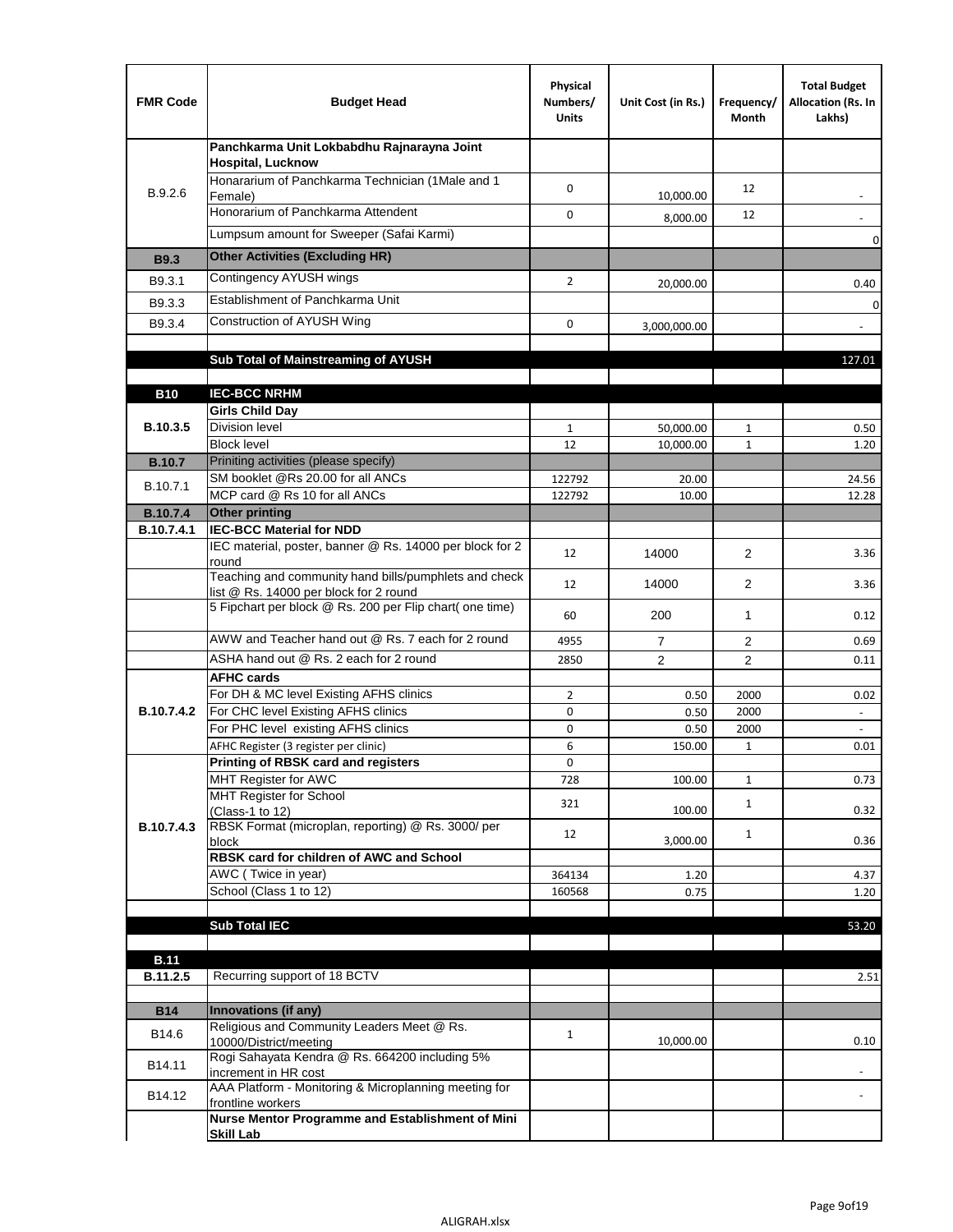| <b>FMR Code</b>   | <b>Budget Head</b>                                                                         | Physical<br>Numbers/<br><b>Units</b> | Unit Cost (in Rs.) | Frequency/<br><b>Month</b> | <b>Total Budget</b><br>Allocation (Rs. In<br>Lakhs) |
|-------------------|--------------------------------------------------------------------------------------------|--------------------------------------|--------------------|----------------------------|-----------------------------------------------------|
| B14.19            | Honoraium of Naurse Mentor (Existing)                                                      | 0                                    | 38,588.00          | 12                         | $\sim$                                              |
|                   | Honoraium of Naurse Mentor for 12 montys (New)                                             | 0                                    | 36,750.00          | 12                         |                                                     |
|                   | Honoraium of Naurse Mentor fro 10 months (New)                                             | 0                                    | 36,750.00          | 10                         | $\sim$                                              |
| B14.22            | Training Strategy for Village Health and Nutrition Days<br>(VHNDs)                         |                                      |                    |                            | 8.85                                                |
|                   | Free Transport Facilities to PLHIV(People Living with                                      |                                      |                    |                            |                                                     |
| B14.25            | <b>HIV)</b> for treatment                                                                  |                                      |                    |                            |                                                     |
|                   | On ART cost<br>PRE ART Cost                                                                |                                      |                    |                            | 16.44                                               |
|                   | <b>KAYAKALP' Award Scheme</b>                                                              |                                      |                    |                            | 5.98                                                |
|                   | Training for Swachha Bharat Abhiyan                                                        |                                      |                    |                            |                                                     |
|                   | Awareness cum Internal Assessors Training Workshop @                                       |                                      |                    |                            |                                                     |
|                   | Rs. 33000/Disitrict                                                                        |                                      |                    |                            | 0.33                                                |
|                   | District level Hospital Rs. 20000/District                                                 |                                      |                    |                            | 0.20                                                |
|                   | <b>CHC</b> level                                                                           | 4                                    | 15,000.00          |                            | 0.60                                                |
|                   | <b>PHC</b> level                                                                           | 4                                    | 6,000.00           |                            | 0.24                                                |
| B14.29            | <b>Internal Assessment</b>                                                                 |                                      |                    |                            |                                                     |
|                   | District level Hospital (Quarterly)                                                        | 3                                    | 2,000.00           | 4                          | 0.24                                                |
|                   | CHC level (Quarterly)                                                                      | 4                                    | 1,000.00           | 4                          | 0.16                                                |
|                   | PHC level (Quarterly)                                                                      | 4                                    | 500.00             | 4                          | 0.08                                                |
|                   | <b>Peer Assessment</b>                                                                     |                                      |                    |                            |                                                     |
|                   | <b>District level Hospital</b>                                                             | 3                                    | 25.000.00          |                            | 0.75                                                |
|                   | <b>CHC</b> level                                                                           | 4                                    | 10,000.00          |                            | 0.40                                                |
|                   | PHC level                                                                                  | 4                                    | 5,000.00           |                            | 0.20                                                |
|                   | Matritwa Saptah                                                                            |                                      |                    |                            |                                                     |
|                   | District level activities @Rs 50000                                                        | $\mathbf{1}$                         | 50,000.00          |                            | 0.50                                                |
|                   | Mobility support @ Rs 17600/block                                                          | 12                                   | 17,600.00          |                            | 2.11                                                |
| B14.33            | Printing of formats, reports and HRP register @ 50/ANM                                     | 395                                  | 50.00              |                            | 0.20                                                |
|                   | <b>IEC Support</b>                                                                         |                                      |                    |                            |                                                     |
|                   | District level                                                                             | $\mathbf{1}$                         | 2,500.00           |                            | 0.03                                                |
|                   | <b>Block Level</b>                                                                         | 12                                   | 25,000.00          |                            | 3.00                                                |
|                   | hoarding 5/dist & 1/FRU & 1/block @ Rs. 2000/-                                             | 23                                   | 2,000.00           |                            | 0.46                                                |
|                   | <b>Gestational Diabetes Mallitius Pilot - 18 districts</b>                                 |                                      |                    |                            |                                                     |
|                   | Glucometer @ 1 /ANM+2/Block+2 additional                                                   | 419                                  | 3,000.00           |                            | 12.57                                               |
| B14.34            | Procurement of Glucose 75mg, (2*all ANCs+24*5%GDMs)                                        | 392944                               | 25.00              |                            | 98.24                                               |
|                   | Insulin 9 vials *5% ANCs                                                                   | 55260                                | 50.00              |                            | 27.63                                               |
|                   | with syringe (900 units/+18 syringes)                                                      | 110520                               | 20.00              |                            | 22.10                                               |
|                   | <b>Misoprost Distribution for Home Deliveries</b>                                          |                                      |                    |                            |                                                     |
|                   | Printing of registers @ Rs50.00 each                                                       |                                      |                    |                            | $\overline{\phantom{a}}$                            |
| B14.35            | Budget for Tab Mesoprostol procurement in Lakh                                             |                                      |                    |                            |                                                     |
|                   | ASHA Incentive @ Rs.100.00 each case in Lakh                                               |                                      |                    |                            | $\overline{\phantom{a}}$                            |
|                   | Block level ANM/ ASHAs training @ 23650/ in Lakh                                           |                                      |                    |                            | $\overline{\phantom{a}}$                            |
|                   | District Orientation meeting @Rs 20000, in Lakh                                            |                                      |                    |                            |                                                     |
|                   | <b>Sub Total Innovation</b>                                                                |                                      |                    |                            | 201.41                                              |
| <b>B15</b>        | <b>Planning, Implementation and Monitoring</b>                                             |                                      |                    |                            |                                                     |
| B <sub>15.2</sub> | <b>Quality Assurance</b>                                                                   |                                      |                    |                            |                                                     |
| B15.2.2           | <b>Division Level Human Resource</b>                                                       | 0                                    |                    |                            |                                                     |
|                   | Honorarium of Existing Divisonal Consultant -Quality @<br>Rs. 45000/month for 10 months    | 0                                    | 45,000.00          | 10                         | $\overline{\phantom{a}}$                            |
|                   | Honorarium of Vacant Divisonal Consultant -Quality @<br>Rs. 45000/month for 2 months       | 1                                    | 45,000.00          | $\overline{2}$             | 0.90                                                |
|                   | Honararium of Existing Divisonal Consultant - Public<br>Health @ Rs.45000/PM for 10 Months | $\mathbf{1}$                         | 45,000.00          | $\overline{2}$             | 0.90                                                |
|                   | Honararium of Vacant Divisonal Consultant - Public Health<br>@ Rs.45000/PM for 2 Months    | 0                                    | 45,000.00          | 10                         | $\blacksquare$                                      |
|                   | Data Entry Operator @Rs 12000/PM for 2 Month ("New<br>Position)                            | $\mathbf{1}$                         | 12,000.00          | $\overline{2}$             | 0.24                                                |
|                   | <b>District Level Human Resource</b>                                                       |                                      |                    |                            |                                                     |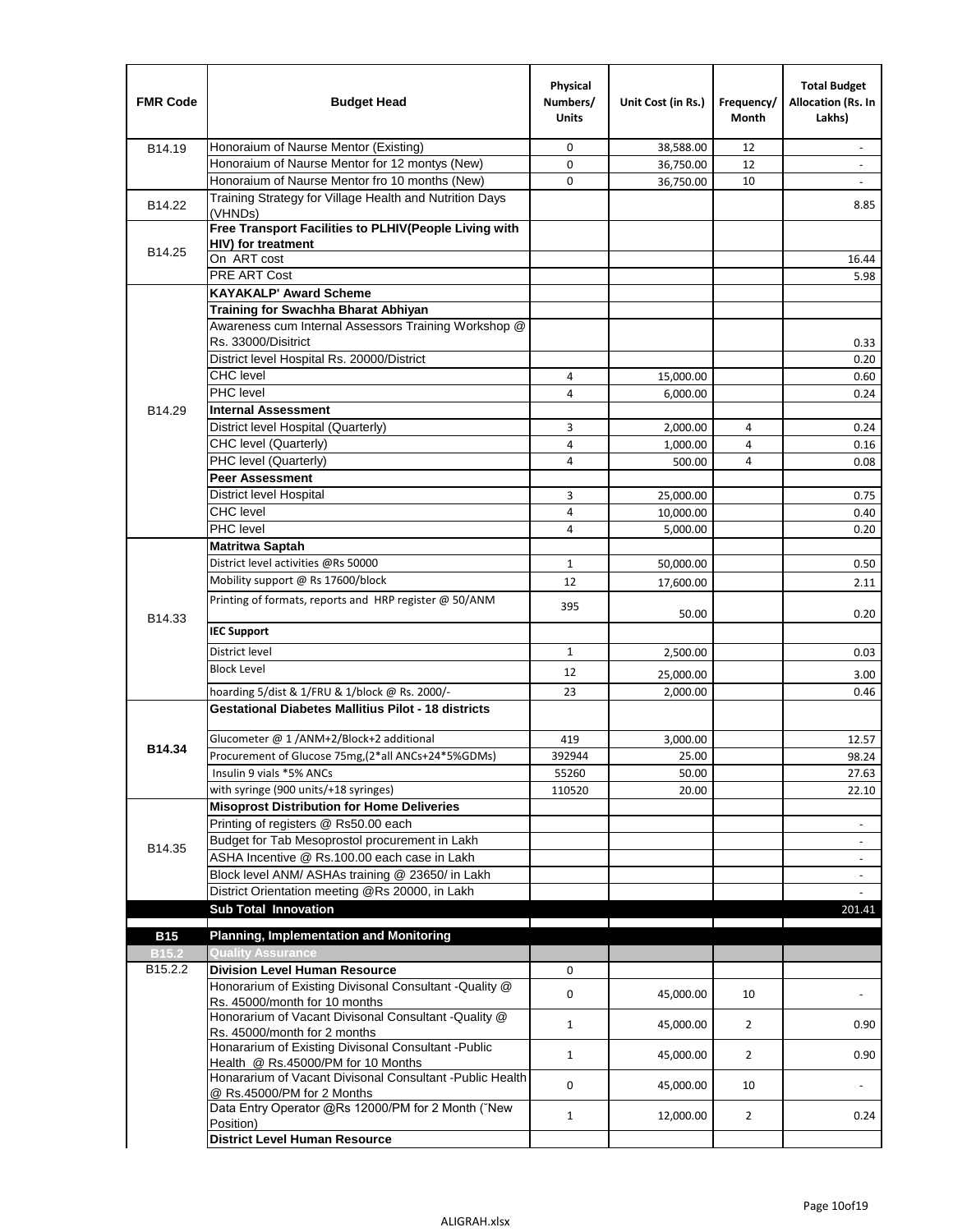| <b>FMR Code</b>         | <b>Budget Head</b>                                                                                | Physical<br>Numbers/<br><b>Units</b> | Unit Cost (in Rs.) | Frequency/<br><b>Month</b> | <b>Total Budget</b><br>Allocation (Rs. In<br>Lakhs) |
|-------------------------|---------------------------------------------------------------------------------------------------|--------------------------------------|--------------------|----------------------------|-----------------------------------------------------|
|                         | Honorarium of Existing District Consultant -Quality @ Rs.<br>40000/month for 10 months            | $\mathbf{1}$                         | 40,000.00          | 10                         | 4.00                                                |
|                         | Honorarium of Vacant District Consultant -Quality @ Rs.<br>40000/month for 2 months               | $\mathbf 0$                          | 40,000.00          | $\overline{2}$             | $\ddot{\phantom{a}}$                                |
|                         | Honararium of Existing Hospital Quality Manager @<br>Rs.35000/PM for 10 Months                    | 0                                    | 35,000.00          | 10                         |                                                     |
|                         | Honararium of Vacant Hospital Quality Manager @<br>Rs.35000/PM for 2 Months                       | $\mathbf{1}$                         | 35,000.00          | $\overline{2}$             | 0.70                                                |
|                         | Data Entry Operator @ Rs 12000/PM for 2 Month ("New<br>Position)                                  | $\mathbf{1}$                         | 12,000.00          | $\overline{2}$             | 0.24                                                |
| B15.2.4                 | <b>Review meetings</b>                                                                            |                                      |                    |                            |                                                     |
| B <sub>15.2</sub> .4.2  | Division                                                                                          | $\overline{2}$                       | 5,000.00           |                            | 0.10                                                |
|                         | <b>District</b>                                                                                   | $\overline{2}$                       | 2,000.00           |                            | 0.04                                                |
| B15.2.5.2               | Monitoring and Supportive Supervision Visits-Divisional<br>QUA (10 visits per month) for 6 months | 60                                   | 1,800.00           |                            | 1.08                                                |
|                         | Monitoring and Supportive Supervision Visits-District<br>QUA (10 visits per month) for 6 months   | 60                                   | 1,200.00           |                            | 0.72                                                |
|                         | <b>Office Equipments-District &amp; Division</b>                                                  |                                      |                    |                            |                                                     |
|                         | <b>Division Level</b>                                                                             |                                      |                    |                            |                                                     |
|                         | Office Equipment @ Rs.3.5 Lac/Division                                                            |                                      |                    |                            | $\overline{\phantom{a}}$                            |
| B15.2.5.5               | Operational cost @ Rs.17000/-PM for 10 Month                                                      |                                      |                    |                            | 1.7                                                 |
|                         | <b>District Level</b>                                                                             |                                      |                    |                            |                                                     |
|                         | Office Equipment @ Rs.3.5 Lac/District                                                            | 0                                    | 350,000.00         | 1                          | $\blacksquare$                                      |
|                         | Operational cost @ Rs.14000/-PM for 10 Month                                                      | $1\,$                                | 14,000.00          | 10                         | 1.40                                                |
| B15.2.5.6               | <b>Operational Cost for District Hospitals</b>                                                    | 0                                    | 2,000.00           |                            | $\mathbf{r}$                                        |
|                         | <b>Sub Total Quality Assurance</b>                                                                |                                      |                    |                            | 12.02                                               |
| B15.3                   | <b>Monitoring and Evaluation</b>                                                                  |                                      |                    |                            |                                                     |
| B15.3.1                 | <b>HMIS</b>                                                                                       |                                      |                    |                            |                                                     |
| B15.3.1.2               | Data Entry Operators at Block level                                                               |                                      |                    |                            | 18.34                                               |
| B15.3.1.3.1             | HR and Infrastructure for 100% service updation on<br><b>HMIS/MCTS Portal</b>                     |                                      |                    |                            | 3.55                                                |
| B <sub>15.3.1.5.2</sub> | Mobility Support for HMIS & MCTS at District level                                                |                                      |                    |                            | 0.43                                                |
| B15.3.1.6               | Printing of HMIS Formats<br>Printing of MCTS follow-up formats/ services due list/ work           |                                      |                    |                            | 0.94                                                |
| B15.3.2.2               | plan                                                                                              |                                      |                    |                            | 0.99                                                |
| B15.3.2.7               | Internet Connectivity through LAN / data card                                                     |                                      |                    |                            | 1.12                                                |
| B15.3.2.8               | Procurement & Installation of VSAT (Capex)                                                        |                                      |                    |                            | 1.98                                                |
| B15.3.2.12              | Other office expenditure                                                                          |                                      |                    |                            | 2.52                                                |
| B15.3.2.13              | Printing of RCH Registers                                                                         |                                      |                    |                            | 0.51                                                |
|                         | <b>Sub Total of HMIS</b>                                                                          |                                      |                    |                            | 30.38                                               |
| <b>B.16</b>             | <b>PROCUREMENT</b>                                                                                |                                      |                    |                            |                                                     |
| B16.1                   | <b>Procurement of Equipment</b>                                                                   |                                      |                    |                            |                                                     |
|                         | <b>Equipments for Blood Banks/ BSUs</b>                                                           |                                      |                    |                            |                                                     |
| B16.1.1.1               | Equipments For Blood banks/ BCSUs                                                                 |                                      |                    |                            | 0.3                                                 |
| B16.1.2                 | <b>Equipments For BSUs</b><br>Procurement of equipment: CH                                        |                                      |                    |                            | 10.95                                               |
|                         | Procurement of NRC Computer/Printer/UPS/Data Card @                                               |                                      |                    |                            |                                                     |
| B16.1.2.7               | Rs. 60000/NRC                                                                                     | $\mathbf{1}$                         | 60,000.00          | 0                          | 0.60                                                |
| B16.1.2.8               | Procurement of Computer/Printer/UPS/Data Card -SNCUs                                              |                                      |                    |                            |                                                     |
|                         | for VJB Female Hospital Lucknow<br>Procurement of Equipments for SNCUs for VAB Female             |                                      |                    |                            | 0                                                   |
| B16.1.2.9               | Hospital lucknow                                                                                  |                                      |                    |                            | 0                                                   |
| B16.1.6                 | <b>Equipments for RKSK &amp; RBSK</b>                                                             |                                      |                    |                            |                                                     |
| B16.1.6.1               | <b>Equipments for AFHCs</b>                                                                       | 0                                    | 7,000.00           | $\mathbf{1}$               | ÷,                                                  |
|                         | <b>Equipment for Mobile health teams</b>                                                          | 0                                    |                    |                            |                                                     |
| B16.1.6.3.1             | No. of Vision Chart                                                                               | 48                                   | 700                |                            | 0.34                                                |
| *                       | (2 chart per team)<br>No. of weighing scale (1 per team)                                          | 24                                   | 1000               |                            | 0.24                                                |
|                         | No. of height scale standing (1 per team)                                                         | 24                                   | 10000              |                            | 2.40                                                |
| <b>B.16.2</b>           | <b>Procurement of Drugs</b>                                                                       |                                      |                    |                            |                                                     |
| B.16.2.2.2              | Procurement of drugs under child health (Vitamin A for                                            | 18892                                | 58.00              |                            | 10.96                                               |
|                         | BSPM) No. of Bottles                                                                              |                                      |                    |                            |                                                     |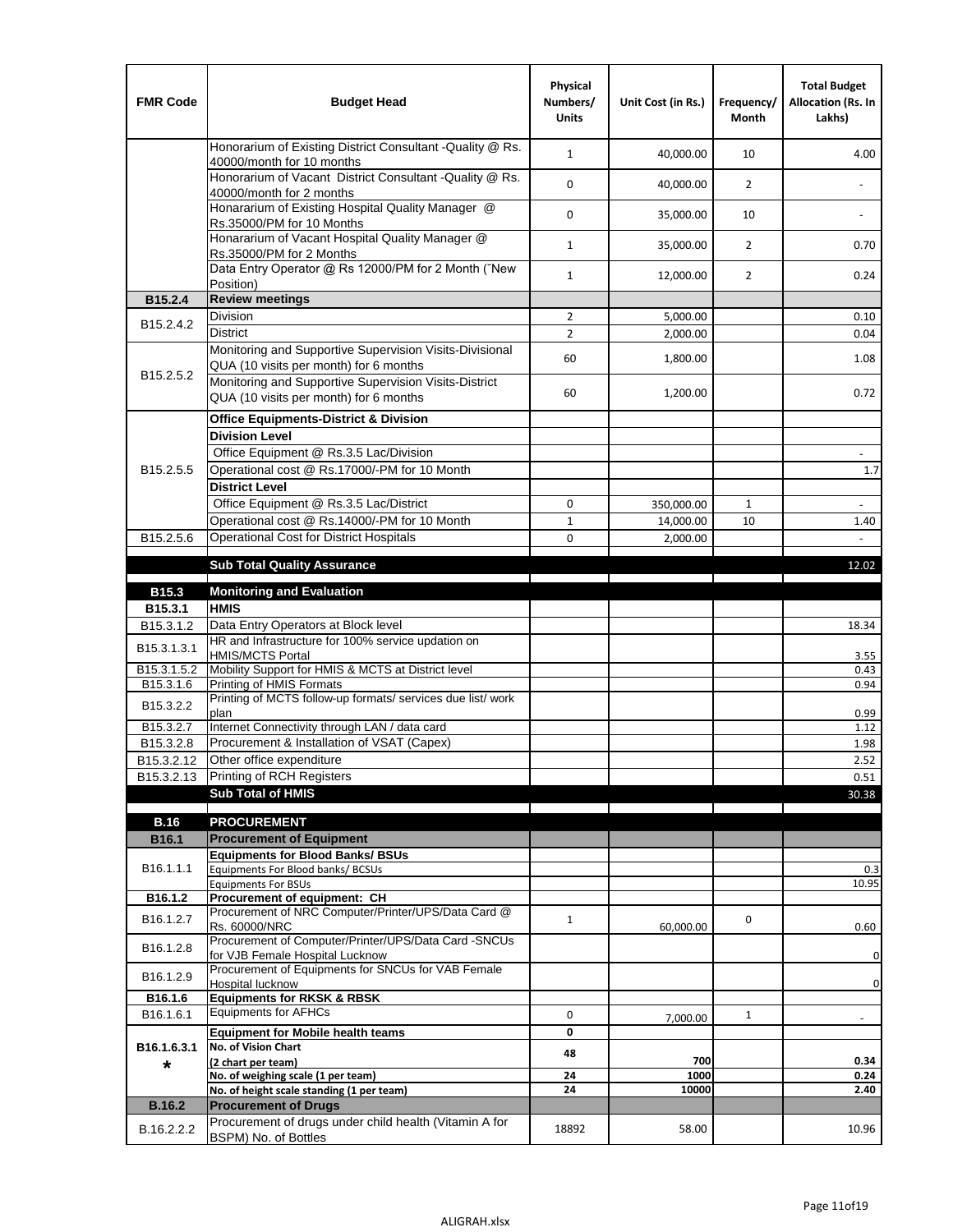| <b>FMR Code</b> | <b>Budget Head</b>                                                                | Physical<br>Numbers/<br>Units | Unit Cost (in Rs.) | Frequency/<br>Month | <b>Total Budget</b><br><b>Allocation (Rs. In</b><br>Lakhs) |
|-----------------|-----------------------------------------------------------------------------------|-------------------------------|--------------------|---------------------|------------------------------------------------------------|
| B.16.2.4        | <b>Supplies for IMEP</b>                                                          |                               |                    |                     |                                                            |
| B.16.2.4.1      | Biomedical waste management - District level                                      |                               |                    |                     | 38.30                                                      |
| B.16.2.4.2      | Biomedical waste management - CHC/PHC level                                       | 13                            | 13,109.00          | 12                  | 20.45                                                      |
| B.16.2.4.3      | Cleaning/washing, house-keeping and laundry<br>management - District level        |                               |                    |                     | 107.37                                                     |
| B.16.2.4.4      | Cleaning/washing, house-keeping and laundry<br>management - CHC/PHC level         |                               |                    |                     | 25.66                                                      |
| B.16.2.4.7      | Cleanliness of Sub Centers for 6 months                                           | 333                           | 500.00             | 6                   | 9.99                                                       |
| B.16.2.5.2      | Replenishment of ASHA Drug Kit<br>@300/ Working ASHA                              |                               |                    |                     | 8.15                                                       |
| B.16.2.6        | <b>National Iron Plus Initiative (Drugs&amp;Supplies)</b>                         |                               |                    |                     |                                                            |
| B.16.2.6.1      | Children (6m - 60months)                                                          |                               |                    |                     |                                                            |
| B.16.2.6.1.a    | IFA Syrup (@Rs7.99paisa/50mlBottel)                                               | 447350                        | 7.99               |                     | 35.74                                                      |
| B.16.2.6.2      | Children 5 - 10 years                                                             |                               |                    |                     |                                                            |
| B.16.2.6.2.a    | IFA tablet small Pink (45mg) @ Rs. 0.182 per tablet, 32 tablet per<br>child)      | 93384                         | 5.82               |                     | 5.44                                                       |
| B.16.2.6.2.b    | Albendazole Tablets                                                               | 110763                        | 0.78               | 2                   | 1.73                                                       |
| B.16.2.6.3      | <b>WIFS (10-19 years)</b>                                                         |                               |                    |                     |                                                            |
| B.16.2.6.3.a    | IFA Tablet large blue 100 mg tablet @ Rs. 1.41 per 10 tablet for 12<br>months     | 127775                        | 7.33               |                     | 9.37                                                       |
|                 | <b>Albendazole Tablets</b>                                                        |                               |                    |                     |                                                            |
| B.16.2.6.3.b    | For Adolescent Girls and boys (School going)                                      | 49805                         | 0.78               | $\overline{2}$      | 0.78                                                       |
|                 | For Adolescent Girls (out of School)                                              | 77970                         | 0.78               | $\overline{2}$      | 1.22                                                       |
| B.16.2.7        | Drugs & supplies for RBSK                                                         |                               |                    |                     |                                                            |
| B.16.2.7.1      | Medicine for Mobile health team                                                   | 24                            | 5,000.00           |                     | 1.20                                                       |
| <b>B.16.2.8</b> | Drugs & supplies for AYUSH                                                        | 33                            | 100,000.00         |                     | 33.00                                                      |
| B.16.2.10       | Blood Bags for 93 functional Blood Bank                                           |                               |                    |                     | 15.54                                                      |
|                 | For Diagnostics Kits for 93 functional blood bank                                 |                               |                    |                     | 12.08                                                      |
|                 | <b>Sub Total of Procurement</b>                                                   |                               |                    |                     | 351.80                                                     |
| <b>B.18</b>     | <b>New Initiatives/ Strategic Interventions</b>                                   |                               |                    |                     |                                                            |
|                 | <b>Ca Cx Screening</b>                                                            |                               |                    |                     |                                                            |
| <b>B.18.2</b>   |                                                                                   |                               |                    |                     | 8.8                                                        |
|                 | 7+ Strategy<br><b>Family Planning</b>                                             |                               |                    |                     |                                                            |
| B18.4           | No of District Level Govt. COT @ Rs.30000/month for 12<br>month                   | 0                             |                    | 12                  |                                                            |
|                 | Extra Incentive for Interval Sterilization @ Rs.260/case                          |                               | 30,000.00          |                     |                                                            |
|                 |                                                                                   | 0                             | 260.00             |                     |                                                            |
|                 | Extra Incentive for NSV @ Rs.310/- case                                           | 0                             | 310.00             |                     |                                                            |
|                 | <b>Sub Total of New Innitiatives</b>                                              |                               |                    |                     | 8.80                                                       |
|                 |                                                                                   |                               |                    |                     |                                                            |
| <b>B22</b>      | <b>Support Services</b>                                                           |                               |                    |                     |                                                            |
|                 | <b>Support Strengthening NVBDCP</b><br>Honorarium of Staff-At BRD Medical College |                               |                    |                     |                                                            |
| B22.3           | Honorarium of Staff for 100 Bedded JE/AES Ward -At                                |                               |                    |                     | 0                                                          |
|                 | <b>BRD Medical College</b><br>Increament of Existing HR Catculated @ 5%           |                               |                    |                     | 0                                                          |
|                 |                                                                                   |                               |                    |                     | 0                                                          |
|                 | <b>Sub of Support Serveces</b>                                                    |                               |                    |                     |                                                            |
|                 |                                                                                   |                               |                    |                     |                                                            |
| <b>B.23</b>     | Other Expenditures (Power Backup, Convergence etc)                                |                               |                    |                     |                                                            |
| B.23.1          | POL for Generators - District level Hospitals                                     | 3                             | 35,000.00          | 12                  | 12.60                                                      |
| B.23.2          | POL for Generators - CHCs/PHCs                                                    | 13                            | 17,500.00          | 12                  | 27.30                                                      |
|                 | <b>Sub Total of Power Backup</b>                                                  |                               |                    |                     | 39.90                                                      |
|                 |                                                                                   |                               |                    |                     |                                                            |
| <b>B.24</b>     | <b>Collaboration with Medical Colleges and Knowledge</b><br>partners              |                               |                    |                     | 1,573.13                                                   |
|                 |                                                                                   |                               |                    |                     |                                                            |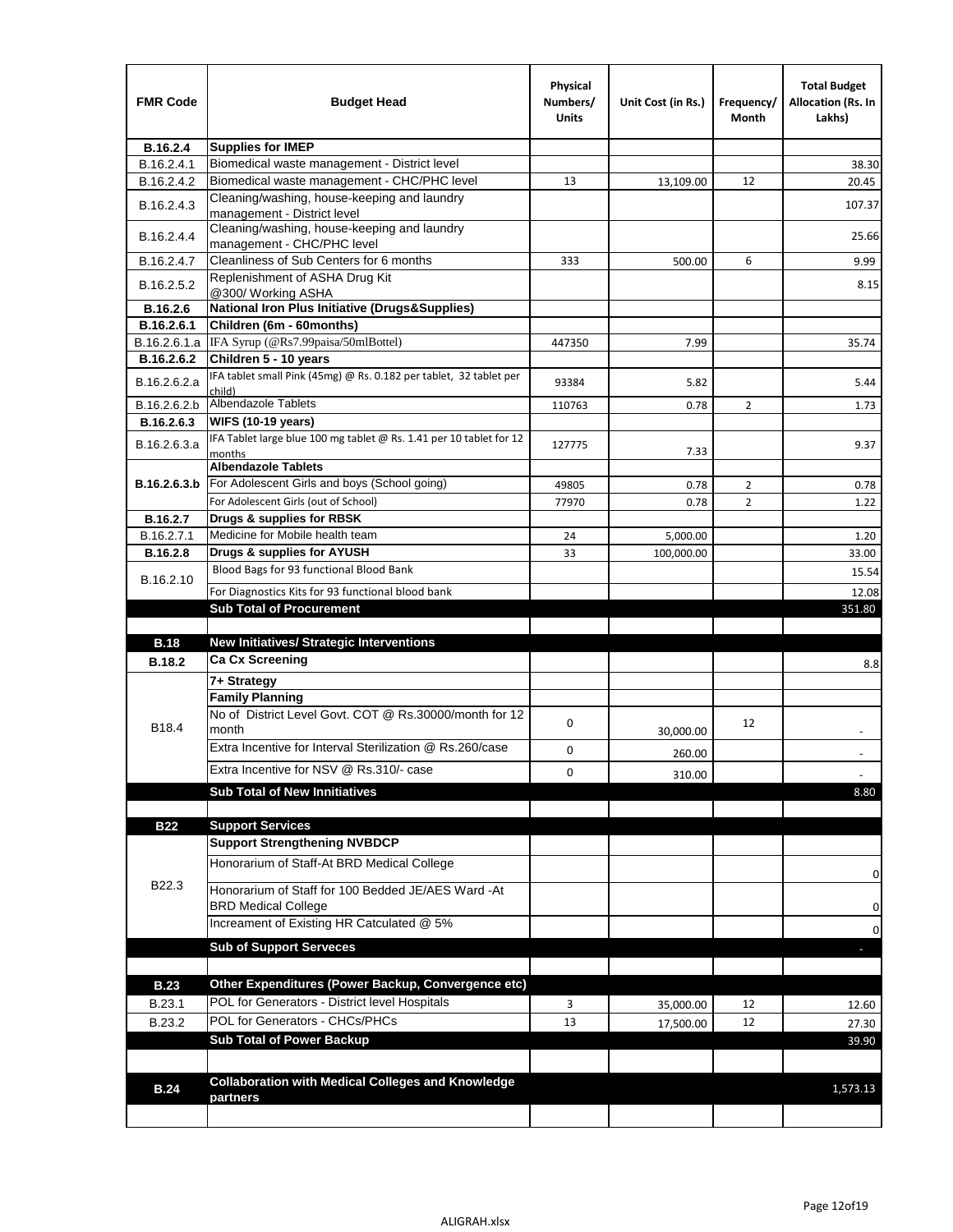| National Programme for Prevention and control of<br><b>B.25</b><br>deafness<br><b>Recurring Grant-in-aid</b><br>B.25.1<br>B.25.1.3<br><b>Manpower at District level</b><br>ENT Surgeon @Rs.80,000/-pm<br>B.25.1.3.a<br>0<br>Audiologist@Rs.30,000/-pm<br>B.25.1.3.b<br>2.1<br>2.10<br>Audiometric Assistant@Rs.15,000/-pm<br>B.25.1.3.c<br>1.8<br>1.80<br>Instructor for Hearing Impaired Children @Rs.15,000/-pm<br>B.25.1.3.d<br>1.8<br>1.80<br>Non recurring Grant-in-aid<br>B.25.2<br>Training@Rs.10 lakh/ Distt. for 7 level training<br>B.25.2.1<br>2<br>2.00<br>District Hospital @Rs.20 lakh/Distt.<br>B.25.2.1.b<br>0<br>CHC/Sub-Divisional Hospital @Rs.50,000/- Kit<br>B.25.2.1.c<br>0<br>PHC@RS.15,000/- kit<br>B.25.2.1.d<br>0<br>National Programme for Prevention and control of<br>7.70<br>deafness<br>National Programme for Prevention and Control of<br><b>B.29</b><br><b>Flurosis</b><br>B.29.2.1<br>0<br>6<br><b>Honorarium of Consultant</b><br>40,000.00<br>0<br>6<br>Honorarium of Lab Technician<br>11,000.00<br>Health Education and Publicity<br>B.29.2.2<br>Medical Management including treatment Surgery and<br>B.29.2.4<br>rehab-supplumetation of vitamins & minrals<br><b>Sub Total of Flurisis</b><br>ы<br><b>Total of Mission Flexipool</b><br>3,146.87<br><b>IMMUNISATION</b><br>C<br>RI strengthening project (Review meeting, Mobility<br>C.1<br>support, Outreach services etc)<br>Mobility Support for supervision for distict level officers.<br>C.1.a<br>1<br>250,000.00<br>2.50<br>Printing and dissemination of Immunization cards, tally<br>C.1.c<br>118071<br>10.00<br>11.81<br>sheets, monitoring forms etc.<br>Quarterly review meetings exclusive for RI at district level<br>C.1.e<br>48<br>500.00<br>0.24<br>with Block MOs, CDPO, and other stake holders<br>C.1.f<br>Quarterly review meetings exclusive for RI at block<br>8784<br>75.00<br>6.59<br>Focus on slum & underserved areas in urban<br>areas/alternative vaccinator for slums (only where regular<br>C.1.g<br>1032<br>2,100.00<br>21.67<br>ANM under NUHM not engaged) Rs. 450/- per session for<br>4 session and Rs. 300/- contingency.<br>Mobilization of children through ASHA or other mobilizers<br>C.1.h<br>33216<br>49.82<br>150.00<br>C.1.i<br>Alternative vaccine delivery in hard to reach areas<br>1620<br>2.43<br>150.00<br>$C.1$ .j<br>Alternative Vaccine Deliery in other areas<br>31596<br>75.00<br>23.70<br>To develop microplan at sub-centre level<br>C.1.k<br>346<br>100.00<br>0.35<br>For consolidation of micro plans at block level/PHC @ Rs.<br>C.1.1<br>0.27<br>1000/- and District level @ Rs.2000/-<br>POL for vaccine delivery from State to district and from<br>C.1.m<br>$\mathbf{1}$<br>1.50<br>150,000.00<br>district to PHC/CHCs<br>Consumables for computer including provision for internet<br>C.1.n<br>0.05<br>$\mathbf{1}$<br>400.00<br>12<br>access<br>Red/Black plastic bags etc.<br>C.1.o<br>33216<br>1.99<br>6.00<br>Hub Cutter/Bleach/Hypochlorite solution/ Twin bucket @<br>C.1.p<br>26<br>1,200.00<br>0.31<br>Rs. 1200/- for 2 Buckets<br><b>Safety Pits</b><br>C.1.q<br>12<br>5,250.00<br>0.63<br><b>State specific requirement</b> | <b>FMR Code</b> | <b>Budget Head</b> | Physical<br>Numbers/<br><b>Units</b> | Unit Cost (in Rs.) | Frequency/<br>Month | <b>Total Budget</b><br>Allocation (Rs. In<br>Lakhs) |
|----------------------------------------------------------------------------------------------------------------------------------------------------------------------------------------------------------------------------------------------------------------------------------------------------------------------------------------------------------------------------------------------------------------------------------------------------------------------------------------------------------------------------------------------------------------------------------------------------------------------------------------------------------------------------------------------------------------------------------------------------------------------------------------------------------------------------------------------------------------------------------------------------------------------------------------------------------------------------------------------------------------------------------------------------------------------------------------------------------------------------------------------------------------------------------------------------------------------------------------------------------------------------------------------------------------------------------------------------------------------------------------------------------------------------------------------------------------------------------------------------------------------------------------------------------------------------------------------------------------------------------------------------------------------------------------------------------------------------------------------------------------------------------------------------------------------------------------------------------------------------------------------------------------------------------------------------------------------------------------------------------------------------------------------------------------------------------------------------------------------------------------------------------------------------------------------------------------------------------------------------------------------------------------------------------------------------------------------------------------------------------------------------------------------------------------------------------------------------------------------------------------------------------------------------------------------------------------------------------------------------------------------------------------------------------------------------------------------------------------------------------------------------------------------------------------------------------------------------------------------------------------------------------------------------------------------------------------------------------------------------------------------------------------------------------------------------------------------------------------------------------------------------------------------------------------------------|-----------------|--------------------|--------------------------------------|--------------------|---------------------|-----------------------------------------------------|
|                                                                                                                                                                                                                                                                                                                                                                                                                                                                                                                                                                                                                                                                                                                                                                                                                                                                                                                                                                                                                                                                                                                                                                                                                                                                                                                                                                                                                                                                                                                                                                                                                                                                                                                                                                                                                                                                                                                                                                                                                                                                                                                                                                                                                                                                                                                                                                                                                                                                                                                                                                                                                                                                                                                                                                                                                                                                                                                                                                                                                                                                                                                                                                                                    |                 |                    |                                      |                    |                     |                                                     |
|                                                                                                                                                                                                                                                                                                                                                                                                                                                                                                                                                                                                                                                                                                                                                                                                                                                                                                                                                                                                                                                                                                                                                                                                                                                                                                                                                                                                                                                                                                                                                                                                                                                                                                                                                                                                                                                                                                                                                                                                                                                                                                                                                                                                                                                                                                                                                                                                                                                                                                                                                                                                                                                                                                                                                                                                                                                                                                                                                                                                                                                                                                                                                                                                    |                 |                    |                                      |                    |                     |                                                     |
|                                                                                                                                                                                                                                                                                                                                                                                                                                                                                                                                                                                                                                                                                                                                                                                                                                                                                                                                                                                                                                                                                                                                                                                                                                                                                                                                                                                                                                                                                                                                                                                                                                                                                                                                                                                                                                                                                                                                                                                                                                                                                                                                                                                                                                                                                                                                                                                                                                                                                                                                                                                                                                                                                                                                                                                                                                                                                                                                                                                                                                                                                                                                                                                                    |                 |                    |                                      |                    |                     |                                                     |
|                                                                                                                                                                                                                                                                                                                                                                                                                                                                                                                                                                                                                                                                                                                                                                                                                                                                                                                                                                                                                                                                                                                                                                                                                                                                                                                                                                                                                                                                                                                                                                                                                                                                                                                                                                                                                                                                                                                                                                                                                                                                                                                                                                                                                                                                                                                                                                                                                                                                                                                                                                                                                                                                                                                                                                                                                                                                                                                                                                                                                                                                                                                                                                                                    |                 |                    |                                      |                    |                     |                                                     |
|                                                                                                                                                                                                                                                                                                                                                                                                                                                                                                                                                                                                                                                                                                                                                                                                                                                                                                                                                                                                                                                                                                                                                                                                                                                                                                                                                                                                                                                                                                                                                                                                                                                                                                                                                                                                                                                                                                                                                                                                                                                                                                                                                                                                                                                                                                                                                                                                                                                                                                                                                                                                                                                                                                                                                                                                                                                                                                                                                                                                                                                                                                                                                                                                    |                 |                    |                                      |                    |                     |                                                     |
|                                                                                                                                                                                                                                                                                                                                                                                                                                                                                                                                                                                                                                                                                                                                                                                                                                                                                                                                                                                                                                                                                                                                                                                                                                                                                                                                                                                                                                                                                                                                                                                                                                                                                                                                                                                                                                                                                                                                                                                                                                                                                                                                                                                                                                                                                                                                                                                                                                                                                                                                                                                                                                                                                                                                                                                                                                                                                                                                                                                                                                                                                                                                                                                                    |                 |                    |                                      |                    |                     |                                                     |
|                                                                                                                                                                                                                                                                                                                                                                                                                                                                                                                                                                                                                                                                                                                                                                                                                                                                                                                                                                                                                                                                                                                                                                                                                                                                                                                                                                                                                                                                                                                                                                                                                                                                                                                                                                                                                                                                                                                                                                                                                                                                                                                                                                                                                                                                                                                                                                                                                                                                                                                                                                                                                                                                                                                                                                                                                                                                                                                                                                                                                                                                                                                                                                                                    |                 |                    |                                      |                    |                     |                                                     |
|                                                                                                                                                                                                                                                                                                                                                                                                                                                                                                                                                                                                                                                                                                                                                                                                                                                                                                                                                                                                                                                                                                                                                                                                                                                                                                                                                                                                                                                                                                                                                                                                                                                                                                                                                                                                                                                                                                                                                                                                                                                                                                                                                                                                                                                                                                                                                                                                                                                                                                                                                                                                                                                                                                                                                                                                                                                                                                                                                                                                                                                                                                                                                                                                    |                 |                    |                                      |                    |                     |                                                     |
|                                                                                                                                                                                                                                                                                                                                                                                                                                                                                                                                                                                                                                                                                                                                                                                                                                                                                                                                                                                                                                                                                                                                                                                                                                                                                                                                                                                                                                                                                                                                                                                                                                                                                                                                                                                                                                                                                                                                                                                                                                                                                                                                                                                                                                                                                                                                                                                                                                                                                                                                                                                                                                                                                                                                                                                                                                                                                                                                                                                                                                                                                                                                                                                                    |                 |                    |                                      |                    |                     |                                                     |
|                                                                                                                                                                                                                                                                                                                                                                                                                                                                                                                                                                                                                                                                                                                                                                                                                                                                                                                                                                                                                                                                                                                                                                                                                                                                                                                                                                                                                                                                                                                                                                                                                                                                                                                                                                                                                                                                                                                                                                                                                                                                                                                                                                                                                                                                                                                                                                                                                                                                                                                                                                                                                                                                                                                                                                                                                                                                                                                                                                                                                                                                                                                                                                                                    |                 |                    |                                      |                    |                     |                                                     |
|                                                                                                                                                                                                                                                                                                                                                                                                                                                                                                                                                                                                                                                                                                                                                                                                                                                                                                                                                                                                                                                                                                                                                                                                                                                                                                                                                                                                                                                                                                                                                                                                                                                                                                                                                                                                                                                                                                                                                                                                                                                                                                                                                                                                                                                                                                                                                                                                                                                                                                                                                                                                                                                                                                                                                                                                                                                                                                                                                                                                                                                                                                                                                                                                    |                 |                    |                                      |                    |                     |                                                     |
|                                                                                                                                                                                                                                                                                                                                                                                                                                                                                                                                                                                                                                                                                                                                                                                                                                                                                                                                                                                                                                                                                                                                                                                                                                                                                                                                                                                                                                                                                                                                                                                                                                                                                                                                                                                                                                                                                                                                                                                                                                                                                                                                                                                                                                                                                                                                                                                                                                                                                                                                                                                                                                                                                                                                                                                                                                                                                                                                                                                                                                                                                                                                                                                                    |                 |                    |                                      |                    |                     |                                                     |
|                                                                                                                                                                                                                                                                                                                                                                                                                                                                                                                                                                                                                                                                                                                                                                                                                                                                                                                                                                                                                                                                                                                                                                                                                                                                                                                                                                                                                                                                                                                                                                                                                                                                                                                                                                                                                                                                                                                                                                                                                                                                                                                                                                                                                                                                                                                                                                                                                                                                                                                                                                                                                                                                                                                                                                                                                                                                                                                                                                                                                                                                                                                                                                                                    |                 |                    |                                      |                    |                     |                                                     |
|                                                                                                                                                                                                                                                                                                                                                                                                                                                                                                                                                                                                                                                                                                                                                                                                                                                                                                                                                                                                                                                                                                                                                                                                                                                                                                                                                                                                                                                                                                                                                                                                                                                                                                                                                                                                                                                                                                                                                                                                                                                                                                                                                                                                                                                                                                                                                                                                                                                                                                                                                                                                                                                                                                                                                                                                                                                                                                                                                                                                                                                                                                                                                                                                    |                 |                    |                                      |                    |                     |                                                     |
|                                                                                                                                                                                                                                                                                                                                                                                                                                                                                                                                                                                                                                                                                                                                                                                                                                                                                                                                                                                                                                                                                                                                                                                                                                                                                                                                                                                                                                                                                                                                                                                                                                                                                                                                                                                                                                                                                                                                                                                                                                                                                                                                                                                                                                                                                                                                                                                                                                                                                                                                                                                                                                                                                                                                                                                                                                                                                                                                                                                                                                                                                                                                                                                                    |                 |                    |                                      |                    |                     |                                                     |
|                                                                                                                                                                                                                                                                                                                                                                                                                                                                                                                                                                                                                                                                                                                                                                                                                                                                                                                                                                                                                                                                                                                                                                                                                                                                                                                                                                                                                                                                                                                                                                                                                                                                                                                                                                                                                                                                                                                                                                                                                                                                                                                                                                                                                                                                                                                                                                                                                                                                                                                                                                                                                                                                                                                                                                                                                                                                                                                                                                                                                                                                                                                                                                                                    |                 |                    |                                      |                    |                     |                                                     |
|                                                                                                                                                                                                                                                                                                                                                                                                                                                                                                                                                                                                                                                                                                                                                                                                                                                                                                                                                                                                                                                                                                                                                                                                                                                                                                                                                                                                                                                                                                                                                                                                                                                                                                                                                                                                                                                                                                                                                                                                                                                                                                                                                                                                                                                                                                                                                                                                                                                                                                                                                                                                                                                                                                                                                                                                                                                                                                                                                                                                                                                                                                                                                                                                    |                 |                    |                                      |                    |                     |                                                     |
|                                                                                                                                                                                                                                                                                                                                                                                                                                                                                                                                                                                                                                                                                                                                                                                                                                                                                                                                                                                                                                                                                                                                                                                                                                                                                                                                                                                                                                                                                                                                                                                                                                                                                                                                                                                                                                                                                                                                                                                                                                                                                                                                                                                                                                                                                                                                                                                                                                                                                                                                                                                                                                                                                                                                                                                                                                                                                                                                                                                                                                                                                                                                                                                                    |                 |                    |                                      |                    |                     |                                                     |
|                                                                                                                                                                                                                                                                                                                                                                                                                                                                                                                                                                                                                                                                                                                                                                                                                                                                                                                                                                                                                                                                                                                                                                                                                                                                                                                                                                                                                                                                                                                                                                                                                                                                                                                                                                                                                                                                                                                                                                                                                                                                                                                                                                                                                                                                                                                                                                                                                                                                                                                                                                                                                                                                                                                                                                                                                                                                                                                                                                                                                                                                                                                                                                                                    |                 |                    |                                      |                    |                     |                                                     |
|                                                                                                                                                                                                                                                                                                                                                                                                                                                                                                                                                                                                                                                                                                                                                                                                                                                                                                                                                                                                                                                                                                                                                                                                                                                                                                                                                                                                                                                                                                                                                                                                                                                                                                                                                                                                                                                                                                                                                                                                                                                                                                                                                                                                                                                                                                                                                                                                                                                                                                                                                                                                                                                                                                                                                                                                                                                                                                                                                                                                                                                                                                                                                                                                    |                 |                    |                                      |                    |                     |                                                     |
|                                                                                                                                                                                                                                                                                                                                                                                                                                                                                                                                                                                                                                                                                                                                                                                                                                                                                                                                                                                                                                                                                                                                                                                                                                                                                                                                                                                                                                                                                                                                                                                                                                                                                                                                                                                                                                                                                                                                                                                                                                                                                                                                                                                                                                                                                                                                                                                                                                                                                                                                                                                                                                                                                                                                                                                                                                                                                                                                                                                                                                                                                                                                                                                                    |                 |                    |                                      |                    |                     |                                                     |
|                                                                                                                                                                                                                                                                                                                                                                                                                                                                                                                                                                                                                                                                                                                                                                                                                                                                                                                                                                                                                                                                                                                                                                                                                                                                                                                                                                                                                                                                                                                                                                                                                                                                                                                                                                                                                                                                                                                                                                                                                                                                                                                                                                                                                                                                                                                                                                                                                                                                                                                                                                                                                                                                                                                                                                                                                                                                                                                                                                                                                                                                                                                                                                                                    |                 |                    |                                      |                    |                     |                                                     |
|                                                                                                                                                                                                                                                                                                                                                                                                                                                                                                                                                                                                                                                                                                                                                                                                                                                                                                                                                                                                                                                                                                                                                                                                                                                                                                                                                                                                                                                                                                                                                                                                                                                                                                                                                                                                                                                                                                                                                                                                                                                                                                                                                                                                                                                                                                                                                                                                                                                                                                                                                                                                                                                                                                                                                                                                                                                                                                                                                                                                                                                                                                                                                                                                    |                 |                    |                                      |                    |                     |                                                     |
|                                                                                                                                                                                                                                                                                                                                                                                                                                                                                                                                                                                                                                                                                                                                                                                                                                                                                                                                                                                                                                                                                                                                                                                                                                                                                                                                                                                                                                                                                                                                                                                                                                                                                                                                                                                                                                                                                                                                                                                                                                                                                                                                                                                                                                                                                                                                                                                                                                                                                                                                                                                                                                                                                                                                                                                                                                                                                                                                                                                                                                                                                                                                                                                                    |                 |                    |                                      |                    |                     |                                                     |
|                                                                                                                                                                                                                                                                                                                                                                                                                                                                                                                                                                                                                                                                                                                                                                                                                                                                                                                                                                                                                                                                                                                                                                                                                                                                                                                                                                                                                                                                                                                                                                                                                                                                                                                                                                                                                                                                                                                                                                                                                                                                                                                                                                                                                                                                                                                                                                                                                                                                                                                                                                                                                                                                                                                                                                                                                                                                                                                                                                                                                                                                                                                                                                                                    |                 |                    |                                      |                    |                     |                                                     |
|                                                                                                                                                                                                                                                                                                                                                                                                                                                                                                                                                                                                                                                                                                                                                                                                                                                                                                                                                                                                                                                                                                                                                                                                                                                                                                                                                                                                                                                                                                                                                                                                                                                                                                                                                                                                                                                                                                                                                                                                                                                                                                                                                                                                                                                                                                                                                                                                                                                                                                                                                                                                                                                                                                                                                                                                                                                                                                                                                                                                                                                                                                                                                                                                    |                 |                    |                                      |                    |                     |                                                     |
|                                                                                                                                                                                                                                                                                                                                                                                                                                                                                                                                                                                                                                                                                                                                                                                                                                                                                                                                                                                                                                                                                                                                                                                                                                                                                                                                                                                                                                                                                                                                                                                                                                                                                                                                                                                                                                                                                                                                                                                                                                                                                                                                                                                                                                                                                                                                                                                                                                                                                                                                                                                                                                                                                                                                                                                                                                                                                                                                                                                                                                                                                                                                                                                                    |                 |                    |                                      |                    |                     |                                                     |
|                                                                                                                                                                                                                                                                                                                                                                                                                                                                                                                                                                                                                                                                                                                                                                                                                                                                                                                                                                                                                                                                                                                                                                                                                                                                                                                                                                                                                                                                                                                                                                                                                                                                                                                                                                                                                                                                                                                                                                                                                                                                                                                                                                                                                                                                                                                                                                                                                                                                                                                                                                                                                                                                                                                                                                                                                                                                                                                                                                                                                                                                                                                                                                                                    |                 |                    |                                      |                    |                     |                                                     |
|                                                                                                                                                                                                                                                                                                                                                                                                                                                                                                                                                                                                                                                                                                                                                                                                                                                                                                                                                                                                                                                                                                                                                                                                                                                                                                                                                                                                                                                                                                                                                                                                                                                                                                                                                                                                                                                                                                                                                                                                                                                                                                                                                                                                                                                                                                                                                                                                                                                                                                                                                                                                                                                                                                                                                                                                                                                                                                                                                                                                                                                                                                                                                                                                    |                 |                    |                                      |                    |                     |                                                     |
|                                                                                                                                                                                                                                                                                                                                                                                                                                                                                                                                                                                                                                                                                                                                                                                                                                                                                                                                                                                                                                                                                                                                                                                                                                                                                                                                                                                                                                                                                                                                                                                                                                                                                                                                                                                                                                                                                                                                                                                                                                                                                                                                                                                                                                                                                                                                                                                                                                                                                                                                                                                                                                                                                                                                                                                                                                                                                                                                                                                                                                                                                                                                                                                                    |                 |                    |                                      |                    |                     |                                                     |
|                                                                                                                                                                                                                                                                                                                                                                                                                                                                                                                                                                                                                                                                                                                                                                                                                                                                                                                                                                                                                                                                                                                                                                                                                                                                                                                                                                                                                                                                                                                                                                                                                                                                                                                                                                                                                                                                                                                                                                                                                                                                                                                                                                                                                                                                                                                                                                                                                                                                                                                                                                                                                                                                                                                                                                                                                                                                                                                                                                                                                                                                                                                                                                                                    |                 |                    |                                      |                    |                     |                                                     |
|                                                                                                                                                                                                                                                                                                                                                                                                                                                                                                                                                                                                                                                                                                                                                                                                                                                                                                                                                                                                                                                                                                                                                                                                                                                                                                                                                                                                                                                                                                                                                                                                                                                                                                                                                                                                                                                                                                                                                                                                                                                                                                                                                                                                                                                                                                                                                                                                                                                                                                                                                                                                                                                                                                                                                                                                                                                                                                                                                                                                                                                                                                                                                                                                    |                 |                    |                                      |                    |                     |                                                     |
|                                                                                                                                                                                                                                                                                                                                                                                                                                                                                                                                                                                                                                                                                                                                                                                                                                                                                                                                                                                                                                                                                                                                                                                                                                                                                                                                                                                                                                                                                                                                                                                                                                                                                                                                                                                                                                                                                                                                                                                                                                                                                                                                                                                                                                                                                                                                                                                                                                                                                                                                                                                                                                                                                                                                                                                                                                                                                                                                                                                                                                                                                                                                                                                                    |                 |                    |                                      |                    |                     |                                                     |
|                                                                                                                                                                                                                                                                                                                                                                                                                                                                                                                                                                                                                                                                                                                                                                                                                                                                                                                                                                                                                                                                                                                                                                                                                                                                                                                                                                                                                                                                                                                                                                                                                                                                                                                                                                                                                                                                                                                                                                                                                                                                                                                                                                                                                                                                                                                                                                                                                                                                                                                                                                                                                                                                                                                                                                                                                                                                                                                                                                                                                                                                                                                                                                                                    |                 |                    |                                      |                    |                     |                                                     |
|                                                                                                                                                                                                                                                                                                                                                                                                                                                                                                                                                                                                                                                                                                                                                                                                                                                                                                                                                                                                                                                                                                                                                                                                                                                                                                                                                                                                                                                                                                                                                                                                                                                                                                                                                                                                                                                                                                                                                                                                                                                                                                                                                                                                                                                                                                                                                                                                                                                                                                                                                                                                                                                                                                                                                                                                                                                                                                                                                                                                                                                                                                                                                                                                    |                 |                    |                                      |                    |                     |                                                     |
|                                                                                                                                                                                                                                                                                                                                                                                                                                                                                                                                                                                                                                                                                                                                                                                                                                                                                                                                                                                                                                                                                                                                                                                                                                                                                                                                                                                                                                                                                                                                                                                                                                                                                                                                                                                                                                                                                                                                                                                                                                                                                                                                                                                                                                                                                                                                                                                                                                                                                                                                                                                                                                                                                                                                                                                                                                                                                                                                                                                                                                                                                                                                                                                                    |                 |                    |                                      |                    |                     |                                                     |
|                                                                                                                                                                                                                                                                                                                                                                                                                                                                                                                                                                                                                                                                                                                                                                                                                                                                                                                                                                                                                                                                                                                                                                                                                                                                                                                                                                                                                                                                                                                                                                                                                                                                                                                                                                                                                                                                                                                                                                                                                                                                                                                                                                                                                                                                                                                                                                                                                                                                                                                                                                                                                                                                                                                                                                                                                                                                                                                                                                                                                                                                                                                                                                                                    |                 |                    |                                      |                    |                     |                                                     |
|                                                                                                                                                                                                                                                                                                                                                                                                                                                                                                                                                                                                                                                                                                                                                                                                                                                                                                                                                                                                                                                                                                                                                                                                                                                                                                                                                                                                                                                                                                                                                                                                                                                                                                                                                                                                                                                                                                                                                                                                                                                                                                                                                                                                                                                                                                                                                                                                                                                                                                                                                                                                                                                                                                                                                                                                                                                                                                                                                                                                                                                                                                                                                                                                    |                 |                    |                                      |                    |                     |                                                     |
|                                                                                                                                                                                                                                                                                                                                                                                                                                                                                                                                                                                                                                                                                                                                                                                                                                                                                                                                                                                                                                                                                                                                                                                                                                                                                                                                                                                                                                                                                                                                                                                                                                                                                                                                                                                                                                                                                                                                                                                                                                                                                                                                                                                                                                                                                                                                                                                                                                                                                                                                                                                                                                                                                                                                                                                                                                                                                                                                                                                                                                                                                                                                                                                                    |                 |                    |                                      |                    |                     |                                                     |
|                                                                                                                                                                                                                                                                                                                                                                                                                                                                                                                                                                                                                                                                                                                                                                                                                                                                                                                                                                                                                                                                                                                                                                                                                                                                                                                                                                                                                                                                                                                                                                                                                                                                                                                                                                                                                                                                                                                                                                                                                                                                                                                                                                                                                                                                                                                                                                                                                                                                                                                                                                                                                                                                                                                                                                                                                                                                                                                                                                                                                                                                                                                                                                                                    |                 |                    |                                      |                    |                     |                                                     |
|                                                                                                                                                                                                                                                                                                                                                                                                                                                                                                                                                                                                                                                                                                                                                                                                                                                                                                                                                                                                                                                                                                                                                                                                                                                                                                                                                                                                                                                                                                                                                                                                                                                                                                                                                                                                                                                                                                                                                                                                                                                                                                                                                                                                                                                                                                                                                                                                                                                                                                                                                                                                                                                                                                                                                                                                                                                                                                                                                                                                                                                                                                                                                                                                    |                 |                    |                                      |                    |                     |                                                     |
|                                                                                                                                                                                                                                                                                                                                                                                                                                                                                                                                                                                                                                                                                                                                                                                                                                                                                                                                                                                                                                                                                                                                                                                                                                                                                                                                                                                                                                                                                                                                                                                                                                                                                                                                                                                                                                                                                                                                                                                                                                                                                                                                                                                                                                                                                                                                                                                                                                                                                                                                                                                                                                                                                                                                                                                                                                                                                                                                                                                                                                                                                                                                                                                                    |                 |                    |                                      |                    |                     |                                                     |
|                                                                                                                                                                                                                                                                                                                                                                                                                                                                                                                                                                                                                                                                                                                                                                                                                                                                                                                                                                                                                                                                                                                                                                                                                                                                                                                                                                                                                                                                                                                                                                                                                                                                                                                                                                                                                                                                                                                                                                                                                                                                                                                                                                                                                                                                                                                                                                                                                                                                                                                                                                                                                                                                                                                                                                                                                                                                                                                                                                                                                                                                                                                                                                                                    |                 |                    |                                      |                    |                     |                                                     |
|                                                                                                                                                                                                                                                                                                                                                                                                                                                                                                                                                                                                                                                                                                                                                                                                                                                                                                                                                                                                                                                                                                                                                                                                                                                                                                                                                                                                                                                                                                                                                                                                                                                                                                                                                                                                                                                                                                                                                                                                                                                                                                                                                                                                                                                                                                                                                                                                                                                                                                                                                                                                                                                                                                                                                                                                                                                                                                                                                                                                                                                                                                                                                                                                    |                 |                    |                                      |                    |                     |                                                     |
|                                                                                                                                                                                                                                                                                                                                                                                                                                                                                                                                                                                                                                                                                                                                                                                                                                                                                                                                                                                                                                                                                                                                                                                                                                                                                                                                                                                                                                                                                                                                                                                                                                                                                                                                                                                                                                                                                                                                                                                                                                                                                                                                                                                                                                                                                                                                                                                                                                                                                                                                                                                                                                                                                                                                                                                                                                                                                                                                                                                                                                                                                                                                                                                                    |                 |                    |                                      |                    |                     |                                                     |
|                                                                                                                                                                                                                                                                                                                                                                                                                                                                                                                                                                                                                                                                                                                                                                                                                                                                                                                                                                                                                                                                                                                                                                                                                                                                                                                                                                                                                                                                                                                                                                                                                                                                                                                                                                                                                                                                                                                                                                                                                                                                                                                                                                                                                                                                                                                                                                                                                                                                                                                                                                                                                                                                                                                                                                                                                                                                                                                                                                                                                                                                                                                                                                                                    |                 |                    |                                      |                    |                     |                                                     |
|                                                                                                                                                                                                                                                                                                                                                                                                                                                                                                                                                                                                                                                                                                                                                                                                                                                                                                                                                                                                                                                                                                                                                                                                                                                                                                                                                                                                                                                                                                                                                                                                                                                                                                                                                                                                                                                                                                                                                                                                                                                                                                                                                                                                                                                                                                                                                                                                                                                                                                                                                                                                                                                                                                                                                                                                                                                                                                                                                                                                                                                                                                                                                                                                    |                 |                    |                                      |                    |                     |                                                     |
|                                                                                                                                                                                                                                                                                                                                                                                                                                                                                                                                                                                                                                                                                                                                                                                                                                                                                                                                                                                                                                                                                                                                                                                                                                                                                                                                                                                                                                                                                                                                                                                                                                                                                                                                                                                                                                                                                                                                                                                                                                                                                                                                                                                                                                                                                                                                                                                                                                                                                                                                                                                                                                                                                                                                                                                                                                                                                                                                                                                                                                                                                                                                                                                                    |                 |                    |                                      |                    |                     |                                                     |
|                                                                                                                                                                                                                                                                                                                                                                                                                                                                                                                                                                                                                                                                                                                                                                                                                                                                                                                                                                                                                                                                                                                                                                                                                                                                                                                                                                                                                                                                                                                                                                                                                                                                                                                                                                                                                                                                                                                                                                                                                                                                                                                                                                                                                                                                                                                                                                                                                                                                                                                                                                                                                                                                                                                                                                                                                                                                                                                                                                                                                                                                                                                                                                                                    |                 |                    |                                      |                    |                     |                                                     |
|                                                                                                                                                                                                                                                                                                                                                                                                                                                                                                                                                                                                                                                                                                                                                                                                                                                                                                                                                                                                                                                                                                                                                                                                                                                                                                                                                                                                                                                                                                                                                                                                                                                                                                                                                                                                                                                                                                                                                                                                                                                                                                                                                                                                                                                                                                                                                                                                                                                                                                                                                                                                                                                                                                                                                                                                                                                                                                                                                                                                                                                                                                                                                                                                    |                 |                    |                                      |                    |                     |                                                     |
|                                                                                                                                                                                                                                                                                                                                                                                                                                                                                                                                                                                                                                                                                                                                                                                                                                                                                                                                                                                                                                                                                                                                                                                                                                                                                                                                                                                                                                                                                                                                                                                                                                                                                                                                                                                                                                                                                                                                                                                                                                                                                                                                                                                                                                                                                                                                                                                                                                                                                                                                                                                                                                                                                                                                                                                                                                                                                                                                                                                                                                                                                                                                                                                                    |                 |                    |                                      |                    |                     |                                                     |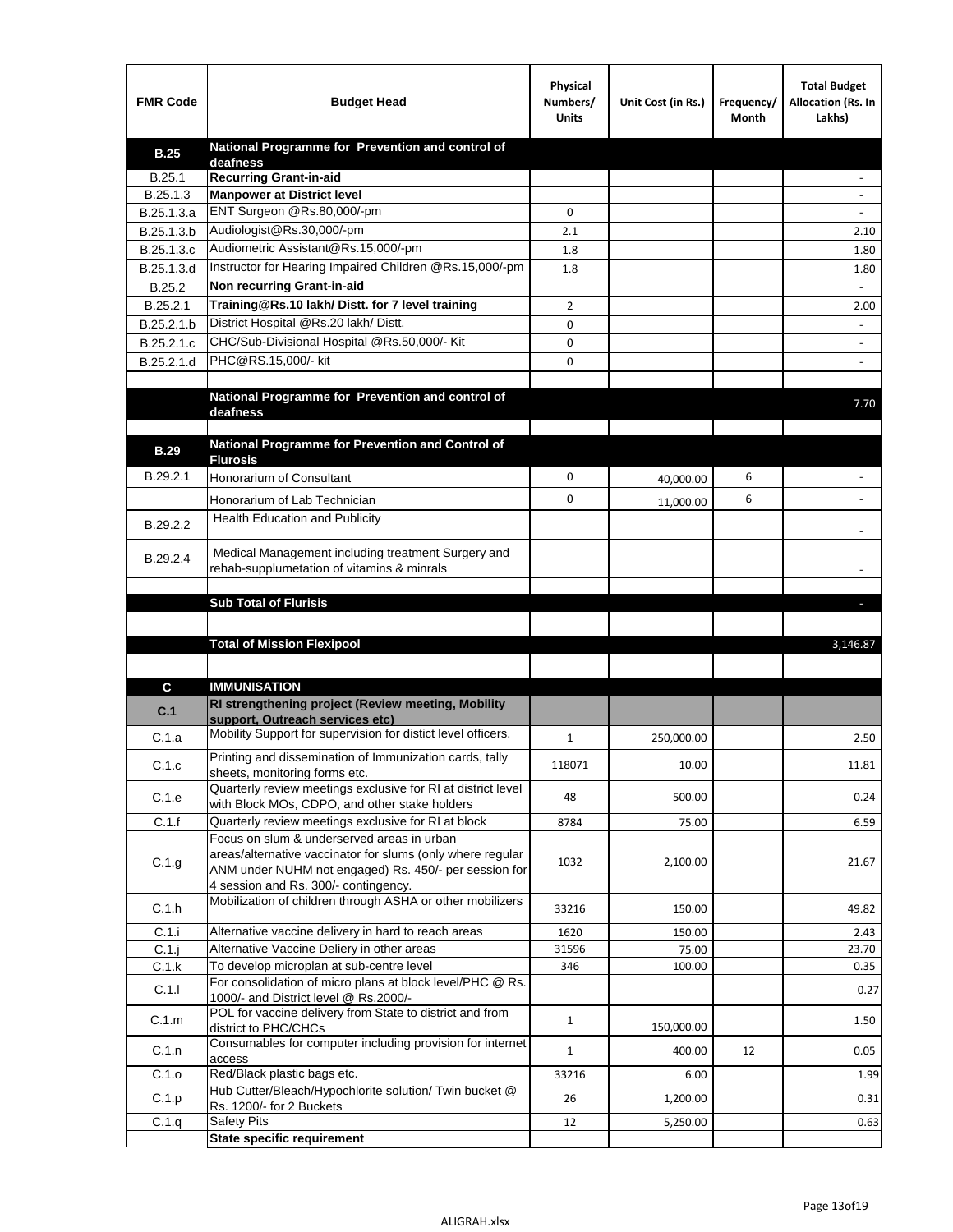| <b>FMR Code</b>  | <b>Budget Head</b>                                                                                                                                                              | Physical<br>Numbers/<br><b>Units</b> | Unit Cost (in Rs.) | Frequency/<br>Month | <b>Total Budget</b><br><b>Allocation (Rs. In</b><br>Lakhs) |
|------------------|---------------------------------------------------------------------------------------------------------------------------------------------------------------------------------|--------------------------------------|--------------------|---------------------|------------------------------------------------------------|
|                  | Funds for annual maintenance operation of WIC/WIF at<br>state and division level                                                                                                | $\mathbf{1}$                         | 40,000.00          |                     | 0.40                                                       |
|                  | Electricity bill for WIC/WIF at state and division level                                                                                                                        | $\mathbf{1}$                         | 100,000.00         |                     | 1.00                                                       |
| C.1.r            | POL for generators & operational expenses at divisional                                                                                                                         |                                      |                    |                     |                                                            |
|                  | vaccine storage and state vaccine store                                                                                                                                         | $\mathbf{1}$                         | 200,000.00         |                     | 2.00                                                       |
|                  | POL for generators & operational expenses at district<br>level vaccine storage points and other cold chain points                                                               | $\mathbf{1}$                         | 120,000.00         |                     | 1.20                                                       |
|                  | <b>AEFI Kits</b>                                                                                                                                                                |                                      |                    |                     | 0.15                                                       |
| C.1.s            | Teeka Express Operational Cost                                                                                                                                                  |                                      |                    |                     |                                                            |
| C.2              | <b>Salary of Contractual Staffs</b>                                                                                                                                             |                                      |                    |                     |                                                            |
| C.2.2            | Honorarium for Computer Assistants support for District<br>level                                                                                                                | $\mathbf{1}$                         | 12,127.00          | 12                  | 1.46                                                       |
| C.3              | <b>Training under Immunisation</b>                                                                                                                                              |                                      |                    |                     |                                                            |
|                  | District level Orientation training including Hep B, Measles                                                                                                                    |                                      |                    |                     |                                                            |
| C.3.1            | & JE(wherever required) for 2 days ANM, Multi Purpose<br>Health Worker (Male), LHV, Health Assistant<br>(Male/Female), Nurse MidWives, BEEs & other staff (as<br>per RCH norms) | 6                                    | 46,200.00          |                     | 2.77                                                       |
| C.3.2            | Three day training including Hep B, Measles & JE<br>(wherever required) of Medical Officers of RI using<br>revised MO training module)                                          | 5                                    | 65,600.00          |                     | 3.28                                                       |
| C.3.4            | Two days cold chain handlers training for block level cold<br>chain hadlers by State and district cold chain officers                                                           | 0.00                                 |                    |                     | 0.29                                                       |
| C.3.5            | One day training of block level data handlers by DIOs and<br>District cold chain officer                                                                                        | 13                                   | 500.00             |                     | 0.07                                                       |
|                  | <b>Cold chain maintenance</b>                                                                                                                                                   |                                      |                    |                     |                                                            |
| C.4              | Cold chain maintenance for CHC/PHC @ Rs. 750/- per<br>unit                                                                                                                      | 18                                   | 750.00             |                     | 0.14                                                       |
|                  | Cold chain maintenance for District level @ Rs. 15000/-<br>per district                                                                                                         | $\mathbf{1}$                         | 15,000.00          |                     | 0.15                                                       |
| C.5              | <b>ASHA Incentive</b>                                                                                                                                                           | 79108                                | 150                |                     | 118.662                                                    |
|                  | Mobility support for outreach areas for 25 disdtricts                                                                                                                           |                                      |                    |                     | 3.26                                                       |
|                  | Mobility support for HRG/ construction sites                                                                                                                                    |                                      |                    |                     |                                                            |
|                  | Sub Total of RI                                                                                                                                                                 |                                      |                    |                     | 258.6818                                                   |
| D                | <b>National Iodine Deficiency Disorders Control</b>                                                                                                                             |                                      |                    |                     |                                                            |
|                  | Programme (NIDDCP)                                                                                                                                                              |                                      |                    |                     |                                                            |
| D.3              | <b>Health Education and Publicity</b>                                                                                                                                           |                                      |                    |                     | 0.10                                                       |
|                  | <b>GRAND TOTAL (A+B+C+D)</b>                                                                                                                                                    |                                      |                    |                     | 7,070.83                                                   |
|                  |                                                                                                                                                                                 |                                      |                    |                     |                                                            |
|                  | <b>National Disease Control Programme (NDCP)</b>                                                                                                                                |                                      |                    |                     |                                                            |
|                  |                                                                                                                                                                                 |                                      |                    |                     |                                                            |
| Е                | <b>INTEGRATED DISEASE SURVEILLANCE</b>                                                                                                                                          |                                      |                    |                     |                                                            |
| E.1              | <b>PROGRAMME (IDSP)</b><br><b>REMUNERATION FOR CONTRACTUAL HUMAN</b><br><b>RESOURCE</b>                                                                                         |                                      |                    |                     |                                                            |
| E.1.9            | District Epidemiologists                                                                                                                                                        |                                      |                    |                     | 1.65                                                       |
| E.1.10           | District Microbiologist at District labs                                                                                                                                        |                                      |                    |                     |                                                            |
| E.1.11           | District Data Manager                                                                                                                                                           |                                      |                    |                     | 2.69                                                       |
| E.1.12<br>E.1.13 | Data Entry Operator*<br>Others if any (pl specify)                                                                                                                              |                                      |                    |                     | 1.71<br>$\omega$                                           |
| E.2              | <b>TRAINING</b>                                                                                                                                                                 |                                      |                    |                     |                                                            |
|                  | Training at State/District Level (1 batch = 20                                                                                                                                  |                                      |                    |                     |                                                            |
|                  | participants)                                                                                                                                                                   |                                      |                    |                     |                                                            |
| E.2.3            | Hospital Pharmacists/Nurses Training (1 day)                                                                                                                                    |                                      |                    |                     | 0.45                                                       |
| E.3              | <b>LABORATORY SUPPORT</b>                                                                                                                                                       |                                      |                    |                     |                                                            |
|                  | <b>District Public Health Laboratory Strengthening</b>                                                                                                                          |                                      |                    |                     |                                                            |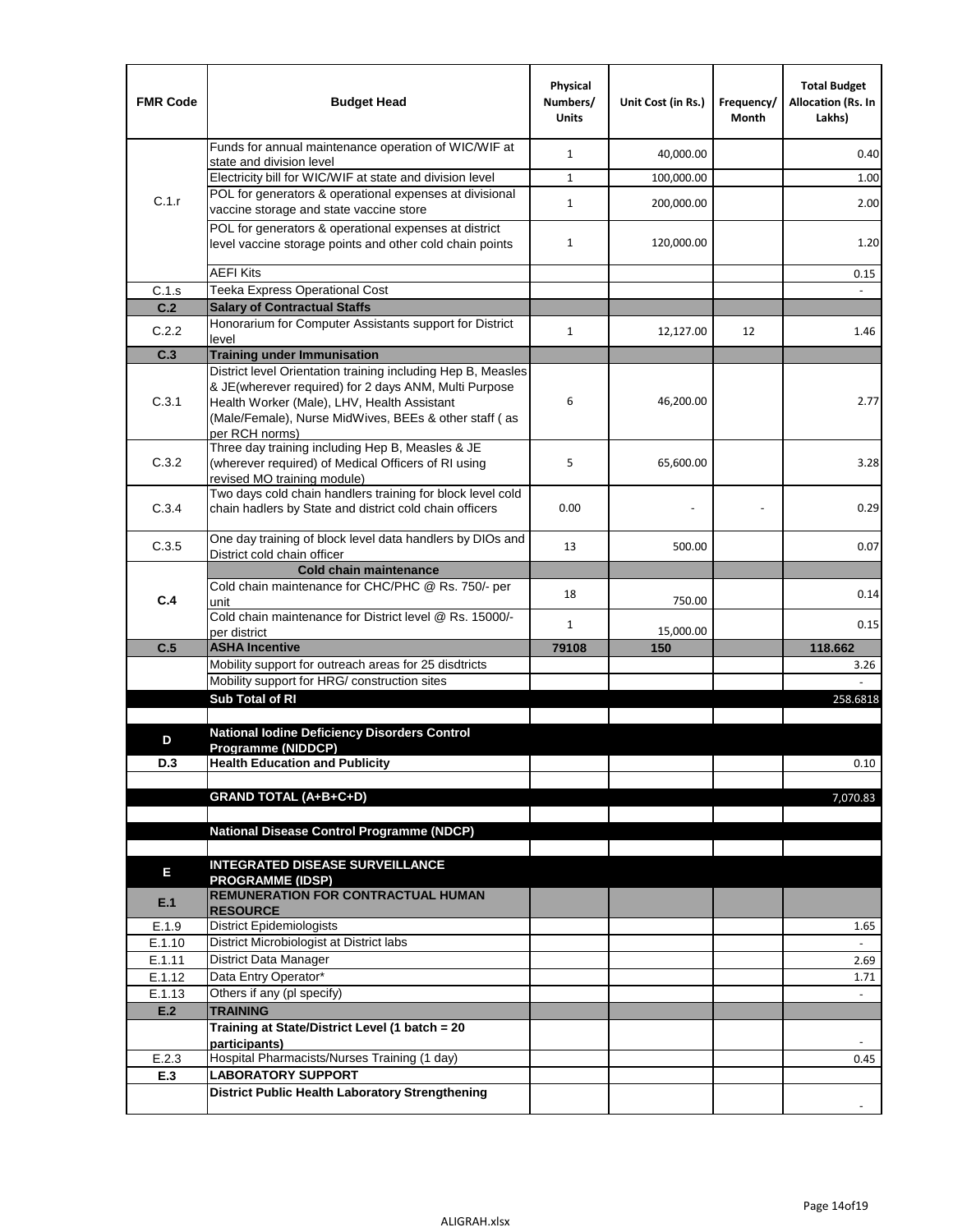| <b>FMR Code</b>       | <b>Budget Head</b>                                                                                                                                                                                                                                | Physical<br>Numbers/<br><b>Units</b> | Unit Cost (in Rs.) | Frequency/<br><b>Month</b> | <b>Total Budget</b><br><b>Allocation (Rs. In</b><br>Lakhs) |
|-----------------------|---------------------------------------------------------------------------------------------------------------------------------------------------------------------------------------------------------------------------------------------------|--------------------------------------|--------------------|----------------------------|------------------------------------------------------------|
| E.3.5                 | Expenses on account of consumables, operating<br>expenses, office expenses, transport of samples,<br>miscellaneous etc.                                                                                                                           |                                      |                    |                            |                                                            |
| E.4                   | <b>OPERATIONAL COSTS</b>                                                                                                                                                                                                                          |                                      |                    |                            |                                                            |
| E.4.1                 | MOBILITY: Travel Cost, POL, mobility cost at SSU & DSU                                                                                                                                                                                            |                                      |                    |                            |                                                            |
|                       | on need basis                                                                                                                                                                                                                                     |                                      |                    |                            | 0.75                                                       |
| E.4.2                 | Office expenses on telephone, fax, Broadband Expenses,<br>Weekly Alert Bulletin/Annual Disease Surveillance report,<br>minor repairs and AMC of IT/office equipment supplied<br>under IDSP, Meetings and other miscellenious<br>expenditures etc. |                                      |                    |                            | 2.30                                                       |
|                       | Sub Total of IDSP                                                                                                                                                                                                                                 |                                      |                    |                            | 9.55                                                       |
|                       |                                                                                                                                                                                                                                                   |                                      |                    |                            |                                                            |
| F                     | <b>NVBDCP</b>                                                                                                                                                                                                                                     |                                      |                    |                            |                                                            |
|                       |                                                                                                                                                                                                                                                   |                                      |                    |                            |                                                            |
| F.1.1                 | <b>Malaria</b>                                                                                                                                                                                                                                    |                                      |                    |                            |                                                            |
| F.1.1.a               | <b>Contractual Payments</b>                                                                                                                                                                                                                       |                                      |                    |                            |                                                            |
| F.1.1.a.i             | <b>MPW</b> contractual                                                                                                                                                                                                                            |                                      |                    |                            |                                                            |
| F.1.1.a.iv            | District VBD Consultant 18 nos. (Non-Project States) @ Rs<br>22895 pm.for 6 months (Rs 1.37 lakhs per consulatant per<br>year)                                                                                                                    |                                      |                    |                            | $\overline{\phantom{a}}$                                   |
|                       | VBD Consultant 1 no. (preferably entomologist) @ Rs 22500                                                                                                                                                                                         |                                      |                    |                            |                                                            |
| F.1.1.a.vii           | p.m. for 6 months                                                                                                                                                                                                                                 |                                      |                    |                            |                                                            |
| F.1.1.b               | <b>ASHA Incentive</b>                                                                                                                                                                                                                             |                                      |                    |                            | 0.15                                                       |
| F.1.1.c               | <b>Operational Cost</b>                                                                                                                                                                                                                           |                                      |                    |                            |                                                            |
| $F.1.1.c.$ ii         | Operational cost for IRS                                                                                                                                                                                                                          |                                      |                    |                            | 0.10                                                       |
| F.1.1.e<br>F.1.1.f    | <b>IEC/BCC</b><br>PPP / NGO and Intersectoral Convergence                                                                                                                                                                                         |                                      |                    |                            | 0.50<br>$\mathbb{L}$                                       |
| F.1.1.g               | <b>Training / Capacity Building</b>                                                                                                                                                                                                               |                                      |                    |                            | 1.10                                                       |
| F.1.1.h               | <b>Zonal Entomological units</b>                                                                                                                                                                                                                  |                                      |                    |                            |                                                            |
|                       |                                                                                                                                                                                                                                                   |                                      |                    |                            |                                                            |
|                       | <b>Sub total of Malaria</b>                                                                                                                                                                                                                       |                                      |                    |                            | 1.85                                                       |
|                       |                                                                                                                                                                                                                                                   |                                      |                    |                            |                                                            |
| F.1.2                 | Dengue & Chikungunya                                                                                                                                                                                                                              |                                      |                    |                            |                                                            |
| F.1.2.a<br>F.1.2.a(i) | Strengthening surveillance (As per GOI approval)<br>Apex Referral Labs recurrent                                                                                                                                                                  |                                      |                    |                            |                                                            |
| F.1.2.a(ii)           | Sentinel surveillance Hospital recurrent                                                                                                                                                                                                          |                                      |                    |                            | $\sim$                                                     |
|                       | Vector Control, environmental management & fogging                                                                                                                                                                                                |                                      |                    |                            |                                                            |
| F.1.2.f               | machine                                                                                                                                                                                                                                           |                                      |                    |                            |                                                            |
|                       | Dengue & Chikungunya                                                                                                                                                                                                                              |                                      |                    |                            |                                                            |
|                       |                                                                                                                                                                                                                                                   |                                      |                    |                            |                                                            |
| F.1.4                 | <b>Lymphatic Filariasis</b>                                                                                                                                                                                                                       |                                      |                    |                            |                                                            |
|                       | State Task Force, State Technical Advisory Committee meeting,<br>printing of forms/registers, mobility support, district                                                                                                                          |                                      |                    |                            |                                                            |
|                       | coordination meeting, sensitization of media etc., morbidity                                                                                                                                                                                      |                                      |                    |                            |                                                            |
| F.1.4.a               | management, monitoring & supervision and mobility support                                                                                                                                                                                         |                                      |                    |                            |                                                            |
|                       | for Rapid Response Team and contingency support<br>(16)                                                                                                                                                                                           |                                      |                    |                            |                                                            |
|                       | districts only)                                                                                                                                                                                                                                   |                                      |                    |                            |                                                            |
| F.1.4.b               | Microfilaria Survey (16 districts only)                                                                                                                                                                                                           |                                      |                    |                            |                                                            |
| F.1.4.c               | Monitoring & Evaluation (Post MDA assessment by medical<br>colleges (Govt. & private)/ICMR institutions ) (16 districts only)                                                                                                                     |                                      |                    |                            |                                                            |
|                       | Training/sensitization of district level officers on ELF and drug                                                                                                                                                                                 |                                      |                    |                            |                                                            |
| F.1.4.d               | distributors including peripheral health workers(16 districts                                                                                                                                                                                     |                                      |                    |                            |                                                            |
|                       | only)                                                                                                                                                                                                                                             |                                      |                    |                            |                                                            |
|                       | Specific IEC/BCC at state, district, PHC, Sub-centre and village                                                                                                                                                                                  |                                      |                    |                            |                                                            |
| F.1.4.e               | level including VHSC/GKs for community mobilization efforts to                                                                                                                                                                                    |                                      |                    |                            |                                                            |
|                       | realize the desired drug compliance of 85% during MDA (16                                                                                                                                                                                         |                                      |                    |                            |                                                            |
|                       | districts only)<br>Honorarium for Drug Distribution including ASHAs and                                                                                                                                                                           |                                      |                    |                            |                                                            |
| F.1.4.f               | supervisors involved in MDA<br>(16 districts only)                                                                                                                                                                                                |                                      |                    |                            |                                                            |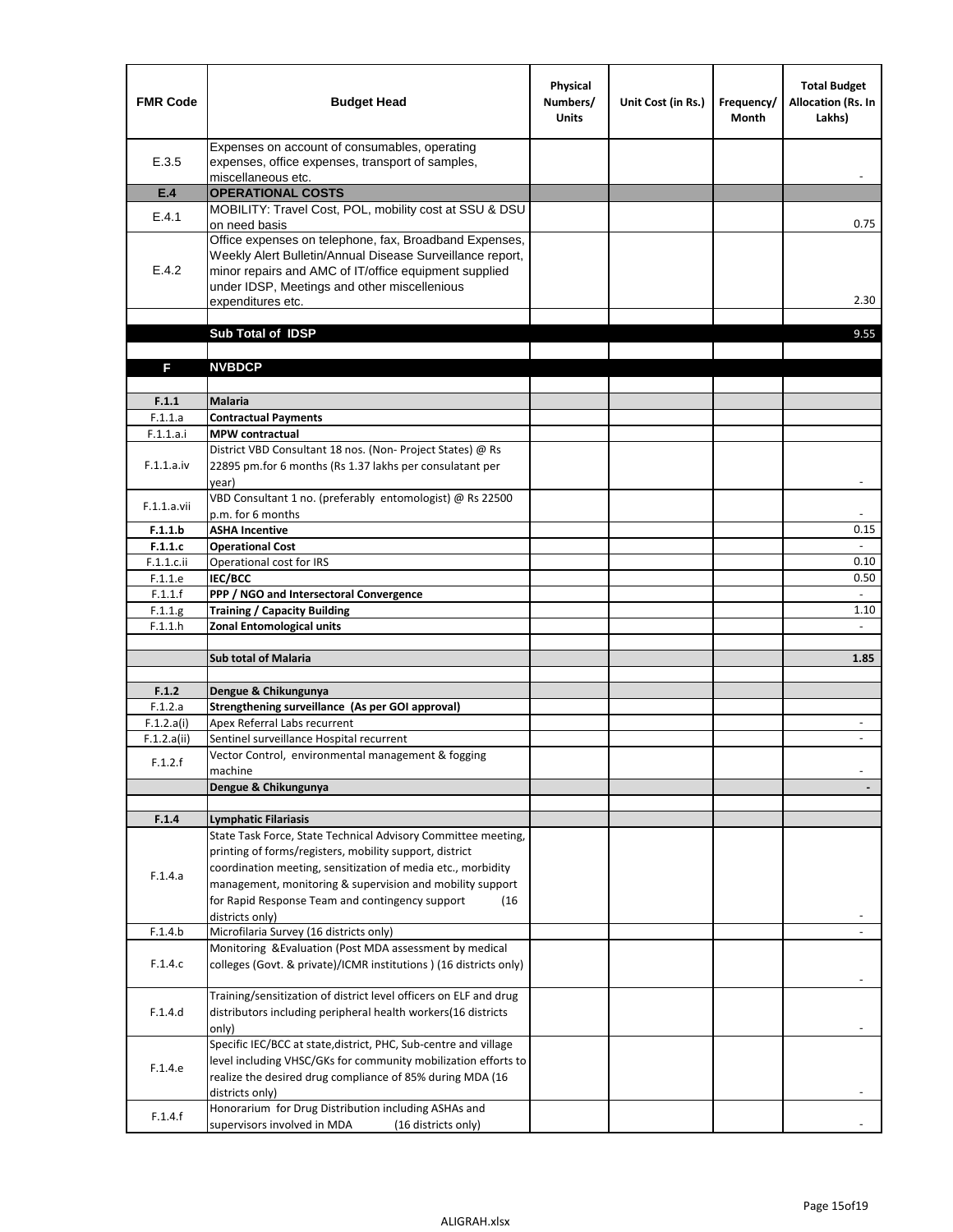| <b>FMR Code</b> | <b>Budget Head</b>                                                                                                                         | Physical<br>Numbers/<br><b>Units</b> | Unit Cost (in Rs.) | Frequency/<br>Month | <b>Total Budget</b><br><b>Allocation (Rs. In</b><br>Lakhs) |
|-----------------|--------------------------------------------------------------------------------------------------------------------------------------------|--------------------------------------|--------------------|---------------------|------------------------------------------------------------|
| F.1.4.g.        | Verification and validation for stoppage of MDA in LF endemic<br>districts (17 Districts)                                                  |                                      |                    |                     |                                                            |
| F.1.4.g.i       | a) Additional MF Survey                                                                                                                    |                                      |                    |                     |                                                            |
| F.1.4.g.ii      | b) ICT Survey                                                                                                                              |                                      |                    |                     |                                                            |
| $F.1.4.g.$ iii  | c) ICT Cost                                                                                                                                |                                      |                    |                     |                                                            |
| F.1.4.h         | Verification of LF endemicity in non-endemic districts (24<br>Districts)                                                                   |                                      |                    |                     |                                                            |
| F.1.4.h.i       | a) Lymphoedema & Hydrocele Survey                                                                                                          |                                      |                    |                     | 0.20                                                       |
|                 | Lymphatic Filariasis                                                                                                                       |                                      |                    |                     | 0.20                                                       |
|                 |                                                                                                                                            |                                      |                    |                     |                                                            |
| F.1.5           | Kala-azar                                                                                                                                  |                                      |                    |                     |                                                            |
| F.1.5           | Case search/ Camp Approach                                                                                                                 |                                      |                    |                     | $\overline{\phantom{a}}$                                   |
| F.1.5.a         | Spray Pumps & accessories                                                                                                                  |                                      |                    |                     | $\blacksquare$                                             |
| F.1.5.b         | Operational cost for spray including spray wages                                                                                           |                                      |                    |                     |                                                            |
| F.1.5.c         | Mobility/POL/supervision                                                                                                                   |                                      |                    |                     | $\overline{\phantom{a}}$                                   |
| F.1.5.d         | Monitoring & Evaluation                                                                                                                    |                                      |                    |                     |                                                            |
| F.1.5.e         | Training for spraying                                                                                                                      |                                      |                    |                     | $\blacksquare$                                             |
| F.1.5.f         | IEC/BCC/Advocacy                                                                                                                           |                                      |                    |                     | $\overline{a}$                                             |
| F.1.5.g         | Incentive to ASHA                                                                                                                          |                                      |                    |                     | $\overline{\phantom{a}}$                                   |
| F.1.5.h         | Loss of Wages                                                                                                                              |                                      |                    |                     | $\overline{\phantom{m}}$                                   |
| F.1.5.i         | Free Diet                                                                                                                                  |                                      |                    |                     |                                                            |
|                 |                                                                                                                                            |                                      |                    |                     |                                                            |
|                 | Kala-azar                                                                                                                                  |                                      |                    |                     |                                                            |
| F.6             | Cash grant for decentralized commodities                                                                                                   |                                      |                    |                     | 5.00                                                       |
|                 |                                                                                                                                            |                                      |                    |                     |                                                            |
|                 | <b>Sub Total of NVB DCP</b>                                                                                                                |                                      |                    |                     | 7.05                                                       |
| G               | <b>NLEP</b>                                                                                                                                |                                      |                    |                     |                                                            |
| G 1.            | Improved early case detection                                                                                                              |                                      |                    |                     |                                                            |
| G 1.1           | Incentive to ASHA                                                                                                                          |                                      |                    |                     |                                                            |
|                 | Incentive for Case detection by ASHA/AWW/Volunteers                                                                                        | 168                                  |                    |                     |                                                            |
|                 | etc.diagnosis @ Rs. 250 per case                                                                                                           |                                      | 250.00             |                     | 0.42                                                       |
|                 | Incentive for timely cure of MB cases @ Rs. 600 per case                                                                                   | 14                                   | 600.00             |                     | 0.08                                                       |
|                 | Incentive for timely cure of PB cases @ Rs. 400 per case                                                                                   | 20                                   | 400.00             |                     | 0.08                                                       |
| G1.1 a          | Sensitization of ASHA                                                                                                                      | 400                                  | 100.00             |                     | 0.40                                                       |
| G <sub>2</sub>  | <b>Improved case management</b>                                                                                                            |                                      |                    |                     |                                                            |
|                 | DPMR Services, (MCR footwear, Aids and appliances,<br>Welfare allowance to BPL patients for RCS, Support<br>to govt. institutions for RCS) |                                      |                    |                     |                                                            |
|                 | Cost of MCR / Protective footwear@ Rs.300/-                                                                                                | 120                                  | 300.00             |                     | 0.36                                                       |
| G 2.1           | Amount for Aids/ appliances/ self care kits/ patient welfare<br>items etc.                                                                 |                                      |                    |                     | 0.17                                                       |
|                 | Patients for RCS to be paid welfare allowance @ Rs. 8000/-                                                                                 | 0                                    | 8,000.00           |                     |                                                            |
|                 | No. of RCS to be paid for as Support to govt. institutions for<br>RCS @5000/-                                                              | 0                                    | 5,000.00           |                     |                                                            |
| G 2.2           | Urban L:eprosy Control, (Mega city - 0, Medium city (1) -<br>3 , Med. City (2)-1 Township -19)                                             |                                      |                    |                     | 2.40                                                       |
| G 2.3           | Material & Supplies                                                                                                                        |                                      |                    |                     | $\sim$                                                     |
|                 | Supportive drugs                                                                                                                           |                                      |                    |                     | 0.75                                                       |
| G 2.3.i         | Lab. reagents & equipments                                                                                                                 |                                      |                    |                     | 0.05                                                       |
|                 | Printing works                                                                                                                             |                                      |                    |                     | 0.20                                                       |
| G <sub>3</sub>  | <b>Stigma Reduced</b>                                                                                                                      |                                      |                    |                     |                                                            |
|                 | Mass media, Outdoor media, Rural media, Advocacy                                                                                           |                                      |                    |                     |                                                            |
| G 3.1           | media<br>Monitoring, Supervision and Evaluation System                                                                                     |                                      |                    |                     | 0.98                                                       |
| G 5.            | improved<br><b>Travel Cost and Review Meeting</b>                                                                                          |                                      |                    |                     |                                                            |
| G 5.1           |                                                                                                                                            |                                      |                    |                     |                                                            |
| G 5.1.ii        | travel expenses - Contractual Staff at District level                                                                                      |                                      |                    |                     | 0.07                                                       |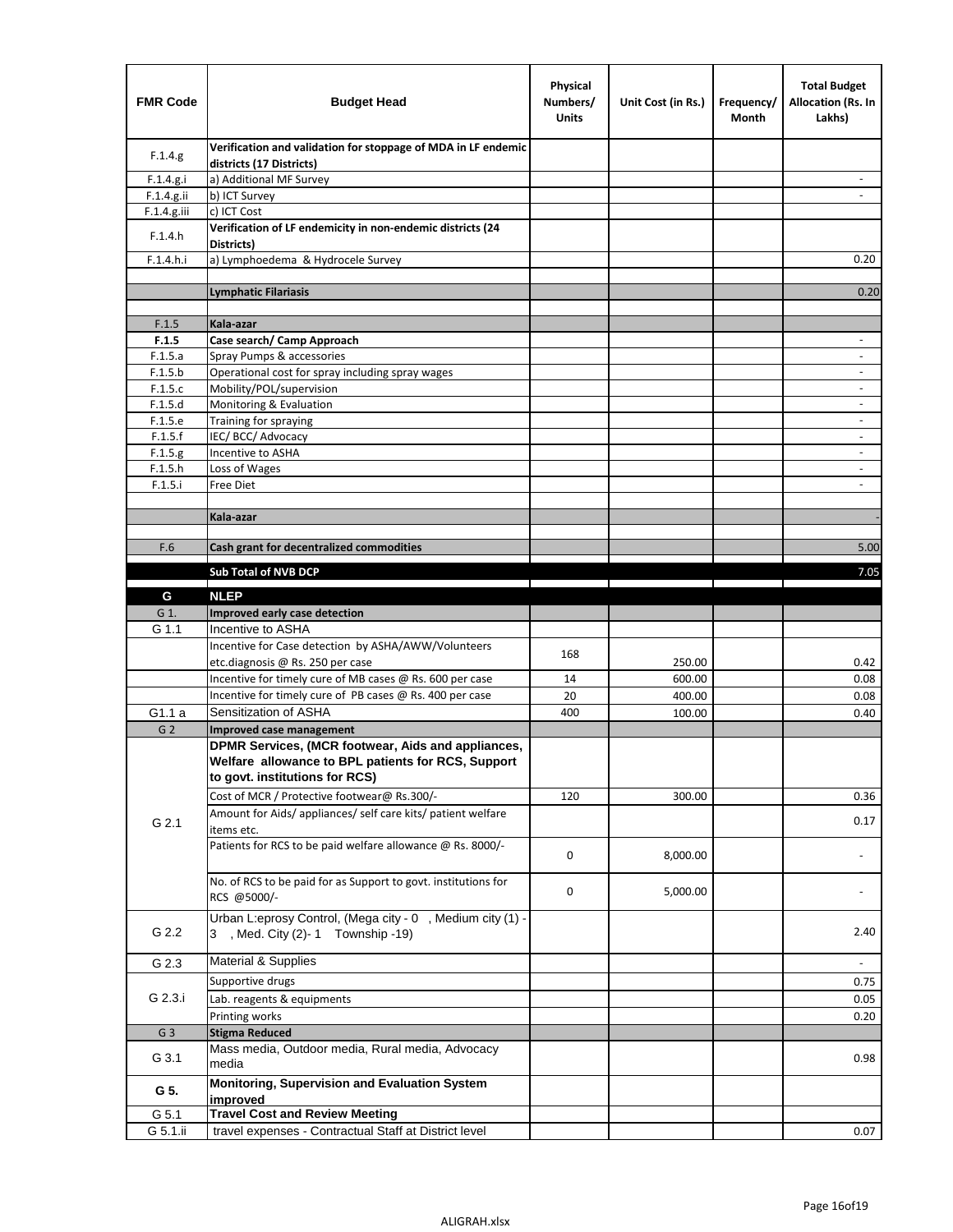| <b>FMR Code</b> | <b>Budget Head</b>                                                                                              | Physical<br>Numbers/<br><b>Units</b> | Unit Cost (in Rs.) | Frequency/<br>Month | <b>Total Budget</b><br>Allocation (Rs. In<br>Lakhs) |
|-----------------|-----------------------------------------------------------------------------------------------------------------|--------------------------------------|--------------------|---------------------|-----------------------------------------------------|
| G 5.2           | <b>Office Operation &amp; Maintenance</b>                                                                       |                                      |                    |                     |                                                     |
| G 5.2.i         | Office operation - State Cell                                                                                   |                                      |                    |                     |                                                     |
| G 5.2.ii        | Office operation - District Cell                                                                                |                                      |                    |                     | 0.35                                                |
| G 5.2 .iii      | Office equipment maint. State                                                                                   |                                      |                    |                     |                                                     |
| G 5.4           | <b>Vehicle Hiring and POL</b>                                                                                   |                                      |                    |                     |                                                     |
| G 5.4.ii        | <b>District Cell</b>                                                                                            |                                      |                    |                     | 0.30                                                |
| G 6.2           | <b>Contractual Staff at Disrrict &amp; block level</b>                                                          |                                      |                    |                     |                                                     |
|                 | <b>District Leprosy Consultant</b>                                                                              | 0                                    | 33,000.00          | 12                  |                                                     |
| G 6.2.ii        | Physio Therapist                                                                                                | 0                                    | 27,500.00          | 12                  | $\overline{\phantom{a}}$                            |
|                 | Contractual Staff Para Medical Worker, (PMW @ 17600pm)                                                          | 2                                    | 17,600.00          | 12                  | 4.22                                                |
| G 7.            | <b>Others</b>                                                                                                   |                                      |                    |                     |                                                     |
| G 7.1           | Travel expenses for regular staff for specific programme /<br>training need, awards etc                         |                                      |                    |                     | 0.16                                                |
|                 | HR increment calculated $@$ 5% for above approvals                                                              |                                      |                    |                     | 0.21                                                |
|                 | Sub Total NLEP                                                                                                  |                                      |                    |                     | 11.21                                               |
|                 |                                                                                                                 |                                      |                    |                     |                                                     |
| н               | <b>RNTCP</b>                                                                                                    |                                      |                    |                     |                                                     |
| H.1             | Civil Works                                                                                                     |                                      |                    |                     | 7.75                                                |
| H.2             | Laboratory Materials                                                                                            |                                      |                    |                     | 22.23                                               |
| H.3             | Honorarium/Counselling Charges                                                                                  |                                      |                    |                     | 38.93                                               |
| H.4             | <b>ACSM</b>                                                                                                     |                                      |                    |                     | 6.50                                                |
| H.5             | <b>Equipment Maintenance</b>                                                                                    |                                      |                    |                     | 0.75                                                |
| H.6             | Training                                                                                                        |                                      |                    |                     | 7.04                                                |
| H.7             | Vehicle Operation(POL & Manitainance)                                                                           |                                      |                    |                     | 12.85                                               |
| H.8             | Vehicle hiring                                                                                                  |                                      |                    |                     | 17.95                                               |
| H.9             | Public Private Mix(PP/NGO Support)                                                                              |                                      |                    |                     | 33.13                                               |
| H.10            | <b>Medical Colleges</b>                                                                                         |                                      |                    |                     | 9.49                                                |
| H.11            | Office Operation (Miscellaneous)                                                                                |                                      |                    |                     | 4.23                                                |
| H.12            | <b>Contractual Services</b>                                                                                     |                                      |                    |                     | 164.10                                              |
| H.13            | Printing                                                                                                        |                                      |                    |                     | 3.12                                                |
| H.15            | Procurement of Drugs                                                                                            |                                      |                    |                     | 1.84                                                |
|                 | Procurement of Vehicles                                                                                         |                                      |                    |                     | $\omega$                                            |
| H.16            | Procurement of Equipments                                                                                       |                                      |                    |                     |                                                     |
| H.17            |                                                                                                                 |                                      |                    |                     | 0.75                                                |
| H.18            | Patient Support & Transportation Charges<br>Supervision and Monitoring                                          |                                      |                    |                     | 9.87                                                |
| H.19            |                                                                                                                 |                                      |                    |                     | 9.39                                                |
|                 | <b>Grand Total</b>                                                                                              |                                      |                    |                     | 349.92                                              |
|                 |                                                                                                                 |                                      |                    |                     |                                                     |
|                 | <b>Total of NDCP</b>                                                                                            |                                      |                    |                     | 377.73                                              |
|                 |                                                                                                                 |                                      |                    |                     |                                                     |
|                 | Non Communicable Disease Control Programme (NCD)                                                                |                                      |                    |                     |                                                     |
| П               | National Programme for Control of Blindness (NPCB)                                                              |                                      |                    |                     | $\overline{\phantom{a}}$                            |
| 1.1             | <b>Recurring Grant-in aid</b>                                                                                   |                                      |                    |                     |                                                     |
|                 | Reimbursement for cataract operation for NGO and                                                                |                                      |                    |                     |                                                     |
| 1.1.1           | Private Practitioners as per NGO norms @Rs.1000/-                                                               |                                      |                    |                     | 29.91                                               |
| 1.1.1A          | Assistance for consumables/drugs/medicines to the<br>Govt./District Hospital for Cat sx etc.@ Rs.450/- per case |                                      |                    |                     | 10.88                                               |
| 1.1.2           | <b>Other Eye Diseases</b>                                                                                       |                                      |                    |                     | 9.02                                                |
|                 | Screening and free spectacles to school children @                                                              |                                      |                    |                     |                                                     |
| 1.1.3           | Rs.275/- per case                                                                                               |                                      |                    |                     | 6.83                                                |
| 1.1.4           | Screening and free spectacles for near work to Old                                                              |                                      |                    |                     | 1.84                                                |
|                 | Person (New component) @Rs.100/- per case                                                                       |                                      |                    |                     |                                                     |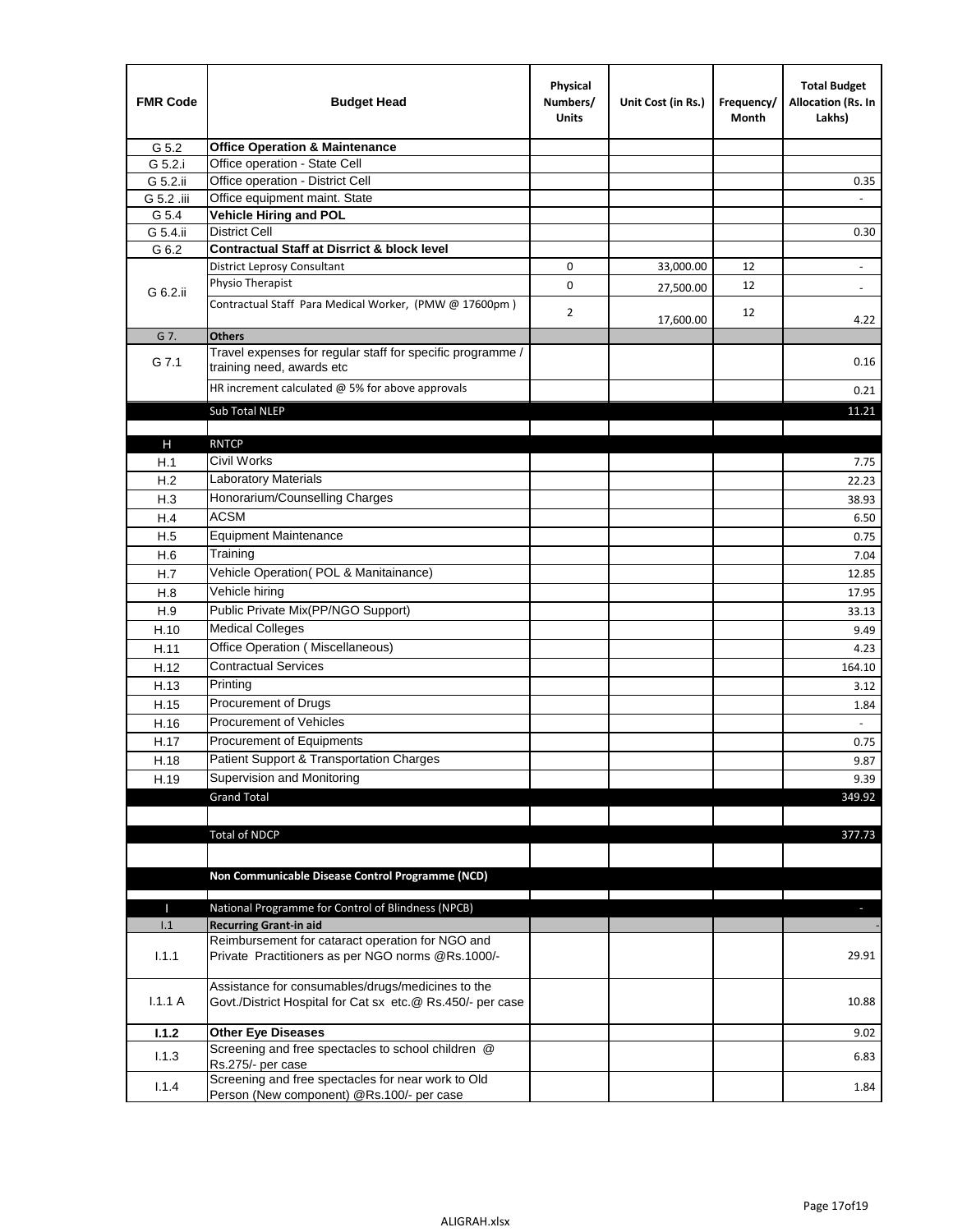| <b>FMR Code</b>  | <b>Budget Head</b>                                                                                                                                      | Physical<br>Numbers/<br><b>Units</b> | Unit Cost (in Rs.) | Frequency/<br>Month | <b>Total Budget</b><br>Allocation (Rs. In<br>Lakhs) |
|------------------|---------------------------------------------------------------------------------------------------------------------------------------------------------|--------------------------------------|--------------------|---------------------|-----------------------------------------------------|
| 1.1.5            | Recurring GIA to Eye Bank @ Rs.2000/- per pair(Eye<br>Bank will reimburse to Eye Donation Centre for eye<br>collected by them @ Rs.1000/- per pair)     |                                      |                    |                     | 2.00                                                |
| 1.2              | Non Recurring Grant -in-Aid                                                                                                                             |                                      |                    |                     |                                                     |
| 1.2.2.           | Grant-in-aid for Sub Divisional Hospitals @ Rs.20 lakh                                                                                                  |                                      |                    |                     | 20.00                                               |
| 1.2.3            | For Vision Centre (PHC) (Govt. + NGO) @ Rs.1 lakh                                                                                                       |                                      |                    |                     | 1.00                                                |
| 1.2.4            | For Eye Bank Rs.25 lakh                                                                                                                                 |                                      |                    |                     | $\blacksquare$                                      |
| 1.3              | <b>Contractual Man Power</b>                                                                                                                            |                                      |                    |                     |                                                     |
| 1.3.1<br>1.3.2   | Ophthalmic Surgeon@ Rs.60,000/- p.m.*<br>Ophthalmic Assistant @ Rs.12,000/- p.m.*                                                                       |                                      |                    |                     |                                                     |
| 1.3.3            | Eye Donation Counsellors @ Rs.15000/- p.m.*                                                                                                             |                                      |                    |                     | 1.89                                                |
|                  | Data Entry Operator @Rs.8,000/- p.m. for district level                                                                                                 |                                      |                    |                     |                                                     |
| 1.3.4            |                                                                                                                                                         |                                      |                    |                     | 1.01                                                |
| 1.4              | Other activities (if any, pls. specify)                                                                                                                 |                                      |                    |                     |                                                     |
|                  | Other district level activities                                                                                                                         |                                      |                    |                     | 0.25                                                |
|                  | Sub Total of National Programme for Control of Blindness<br>(NPCB)                                                                                      |                                      |                    |                     | 84.62                                               |
| J                | Natoinal Mental Health Programme (NMHP)                                                                                                                 |                                      |                    |                     |                                                     |
|                  | Honorarium of Existing Human Resource                                                                                                                   |                                      |                    |                     |                                                     |
|                  |                                                                                                                                                         |                                      |                    |                     |                                                     |
| K                | National Programme for the Healthcare of the Elderly (NPHCE)                                                                                            |                                      |                    |                     |                                                     |
|                  |                                                                                                                                                         |                                      |                    |                     |                                                     |
| K.1              | <b>Recurring Grant-in-Aid</b>                                                                                                                           |                                      |                    |                     |                                                     |
| K.1.1<br>K.1.1.1 | <b>District Hospital</b><br>Machinery & Equipment @ Rs.1.50 lakh per unit                                                                               |                                      |                    |                     |                                                     |
|                  | Drugs & Consumable @ Rs. 5 Lacs to existing district &                                                                                                  |                                      |                    |                     |                                                     |
| K.1.1.2          | Rs. 3 Lacs to New Districts                                                                                                                             |                                      |                    |                     | 3.00                                                |
| K.1.1.3          | Training of doctors and staff from CHCs and PHCs @<br>Rs.0.40 lakh per unit                                                                             |                                      |                    |                     | 0.40                                                |
| K.1.1.4          | Public Awareness & IEC @ Rs.1 lakh per unit                                                                                                             |                                      |                    |                     | 1.00                                                |
| K.1.1.6          | Consultant Medicine (2) @ Rs. 80000 P.M. for 12 months<br>against filled post & 3 month against Vacant Post                                             |                                      |                    |                     | 4.80                                                |
| K.1.1.7          | Nurse (6) @ Rs. 20,000 P.M. for 12 months against filled<br>post & 3 month against Vacant Post                                                          |                                      |                    |                     | 3.60                                                |
| K.1.1.8          | Physiotherapist 1 @ Rs.20,000 p.m.                                                                                                                      |                                      |                    |                     | 0.60                                                |
| K.1.1.9          | Hospital Attendants 2@ Rs.7500 p.m.                                                                                                                     |                                      |                    |                     | 0.45                                                |
| K.1.1.10         | Sanitary Attendants 2 @ Rs.7500 p.m.                                                                                                                    |                                      |                    |                     | 0.45                                                |
| K.1.2            | <b>CHC</b>                                                                                                                                              |                                      |                    |                     |                                                     |
| K.1.2.1          | Training @ Rs. 30,000 (Refer list for No. of CHC)                                                                                                       |                                      |                    |                     |                                                     |
| K.1.2.3          | Rehabilitation Worker 1 @ Rs.18,000 p.m.                                                                                                                |                                      |                    |                     |                                                     |
| K.1.3            | <b>PHC</b>                                                                                                                                              |                                      |                    |                     |                                                     |
| K.1.3.1.         | Training & IEC @ Rs.0.30 lakh per PHC                                                                                                                   |                                      |                    |                     |                                                     |
| K.1.4            | <b>Sub-Centre</b>                                                                                                                                       |                                      |                    |                     |                                                     |
| K.1.4.1          | Aids and Appliances @ Rs.0.30 lakh per Sub-Centre                                                                                                       |                                      |                    |                     |                                                     |
| K.2              | <b>Non-Recurring Grant-in-Aid</b>                                                                                                                       |                                      |                    |                     |                                                     |
| K.2.1            | <b>District Hospital</b>                                                                                                                                |                                      |                    |                     |                                                     |
| K.2.1.1          | Construction/renovation/extension of the existing building<br>and Furniture of Geriatrics Unit with 10 beds and OPD<br>facilities @ Rs.80 lakh per unit |                                      |                    |                     | 40.00                                               |
| K.2.1.2          | Machinery & Equipment @ Rs.7.00 lakh per unit                                                                                                           |                                      |                    |                     | 3.50                                                |
|                  | HR Increment @ 5% (Refer HR increment calculation                                                                                                       |                                      |                    |                     |                                                     |
|                  | sheet)                                                                                                                                                  |                                      |                    |                     |                                                     |